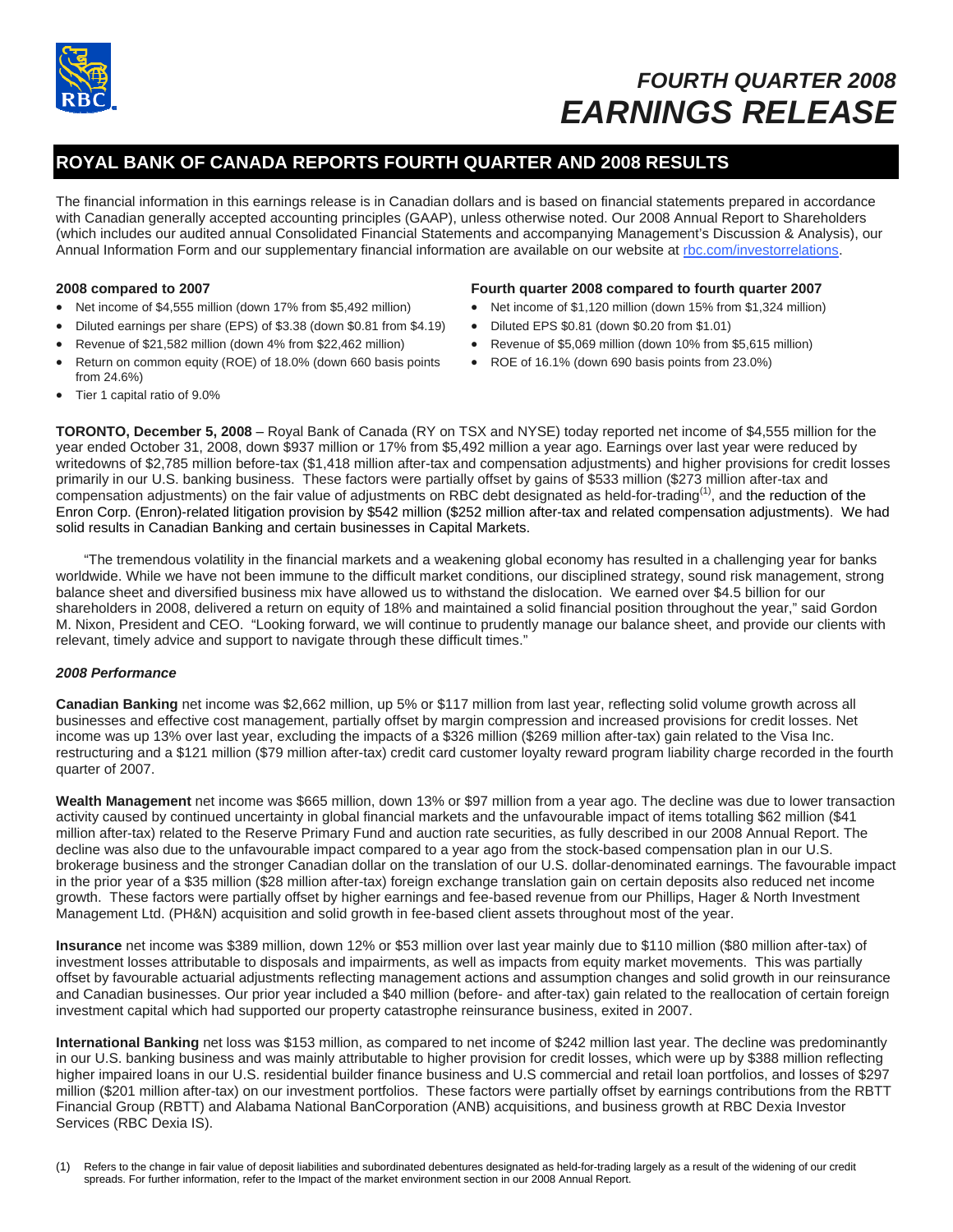**Capital Markets** net income was \$1,170 million, down 9% or \$122 million from a year ago. The decline was largely due to writedowns of \$2,091 million (\$920 million after-tax and related compensation adjustments) resulting from the impact of the market environment. Weak debt and equity origination activities and an increase in provision for credit losses also contributed to the decrease. Despite the difficult market environment, we had strong results across certain trading businesses, including fixed income and foreign exchange. In addition, we had lower non-interest expense, primarily due to the reduction of the Enron-related litigation provision by \$542 million (\$252 million after-tax and related compensation adjustments). We also had gains of \$393 million (\$156 million after-tax and compensation adjustments) on credit derivative contracts recorded at fair value used to economically hedge our corporate lending portfolio and gains of \$343 million (\$144 after-tax and compensation adjustments) related to the fair value of adjustments on RBC debt designated as held-for-trading.

**Corporate Support** net loss was \$178 million, primarily reflecting writedowns of \$397 million (\$297 million after-tax) mainly on our exposure to U.S. MBS, and a general allowance of \$145 million (\$98 million after-tax) related to volume growth and weaker credit quality over prior periods in our Canadian retail portfolio and weakness in our U.S. banking portfolio. These factors were partially offset by income tax amounts related to enterprise funding activities that were not allocated to the segments, gains of \$190 million (\$129 million after-tax) related to the fair value of adjustments on RBC debt designated as held-for-trading, gains related to the change in fair value of derivatives related to economic hedges on our funding and gains related to securitization activity.

### **Capital Ratios**

The Tier 1 capital ratio of 9.0% was down 40 basis points from last year largely due to higher risk-adjusted assets and a higher goodwill capital deduction. Risk-adjusted assets increased due to business growth, including our acquisitions of ANB and RBTT, as well as the impact of a weaker Canadian dollar at year-end on the translated value of foreign currency denominated assets. Our Tier 1 Capital ratio remains above the 7% regulatory target and also above our 8%+ objective. The Total capital ratio was down 40bps from a year ago largely due to factors noted above for Tier 1 capital.Basel II has resulted in capital requirements that differ from those calculated under Basel I. Q4 2007 capital ratios are reported under Basel I. As Basel II is applied on a prospective basis, Basel I and Basel II calculations are not directly comparable.

### *Fourth Quarter 2008 Performance*

### **Q4 2008 vs. Q4 2007**

Fourth quarter net income of \$1,120 million was down \$204 million, or 15% from a year ago, mainly due to higher writedowns resulting from continued deterioration in the global financial markets, weaker results in our equity trading businesses and higher provision for credit losses. These factors were partly offset by revenue growth in certain fixed income and foreign exchange businesses, the reduction of the Enron-related litigation provision, gains related to the fair value of adjustments on RBC debt designated as held-fortrading, gains on credit derivative contracts used to economically hedge our corporate lending portfolio and volume growth in our banking-related and wealth management businesses.

### **Q4 2008 vs. Q3 2008**

Net income decreased \$142 million, or 11%, from the prior quarter primarily due to lower revenue in equity trading businesses, higher provision for credit losses, higher writedowns due to significant deterioration of the global financial markets and a weaker Canadian dollar resulting in a decrease in the translated value of our U.S. dollar-denominated net income (see Impact of U.S vs. Canadian dollar discussed below). These declines were partially offset by the reduction of the Enron-related litigation provision, and revenue growth in certain fixed income and foreign exchange businesses in the current quarter.

### **Capital Ratios**

The Tier 1 capital ratio was down 50 basis points from last quarter primarily due to the impact of a sharply weaker Canadian dollar at quarter-end on the translated value of foreign currency denominated assets, which resulted in higher risk-adjusted assets and a higher goodwill capital deduction. The Total capital ratio was down 60bps from last quarter largely due to factors noted above for Tier 1 capital.

### *Q4 2008 Impact of the market environment*

The weak market environment continued in the fourth quarter of 2008, resulting in writedowns of \$605 million (\$257 million after-tax and compensation adjustments) related to Capital Markets, \$244 million (\$168 million after-tax) related to International Banking, and \$154 million (\$107 million after-tax) related to Corporate Support, which includes treasury activities. The writedowns were partially offset by gains related to the fair value of adjustments on RBC debt designated as held-for-trading, of which \$220 million (\$94 million after-tax and compensation adjustments) related to Capital Markets and \$111 million (\$76 million after-tax) related to Corporate Support.

Effective August 1, 2008, we have adopted the CICA Handbook reclassification amendments to sections 3855, Financial Instruments – Recognition and Measurement, and 3862, Financial Instruments – Disclosures and have reclassified \$6,868 million of student loan auction rate securities and mortgage-backed securities in our Capital Markets segment from held-for-trading (HFT) to available-for-sale (AFS) and recorded declines in their fair value of \$478 million (\$270 million after-tax) in Other Comprehensive Income (OCI) as at October 31, 2008. By reclassifying the securities, changes in fair value are recorded in OCI instead of net income, subject to an assessment at each reporting date to determine whether there is an other-than-temporary impairment in fair value that would be recorded in net income.

For further information regarding the Impact of the market environment for 2008 please refer to the 2008 Annual Report.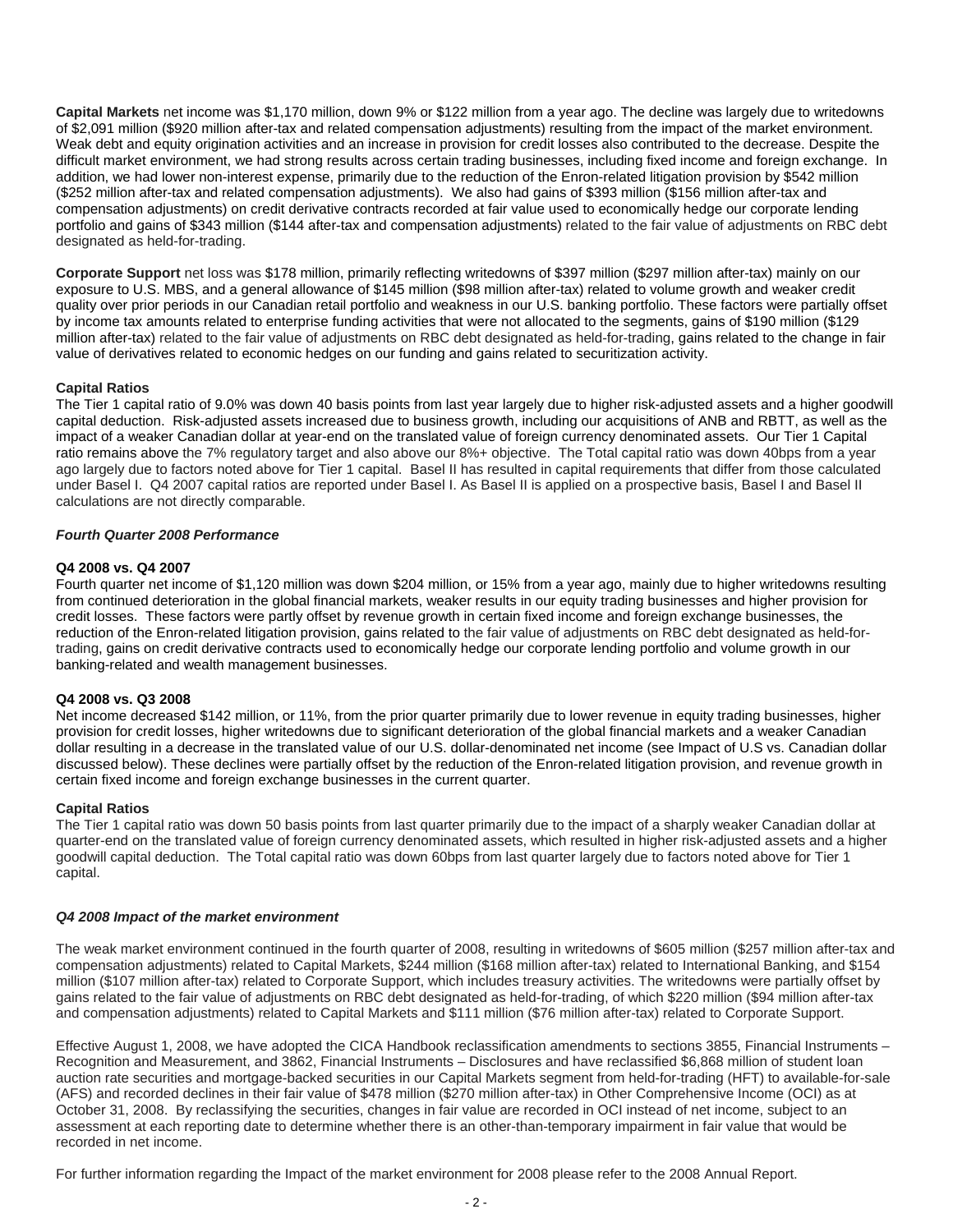| Summary of market environment impacts - gains (losses)                                                                                                                                                                                                                      |    |                                                     |
|-----------------------------------------------------------------------------------------------------------------------------------------------------------------------------------------------------------------------------------------------------------------------------|----|-----------------------------------------------------|
| (C\$ millions)                                                                                                                                                                                                                                                              |    | For the three<br>months ended<br>October 31<br>2008 |
| Writedowns                                                                                                                                                                                                                                                                  |    |                                                     |
| Capital Markets - Held-for-trading<br>U.S. subprime<br>Hedged with MBIA<br>CDOs of ABS, RMBS and other (1)<br>U.S. auction rate securities (ARS) (2)<br>U.S. Municipal guaranteed investment contracts (GIC) and other U.S. MBS (2)<br>U.S. Insurance and Pension solutions | S  | (248)<br>(204)<br>(6)<br>(7)<br>(78)                |
| U.S. commercial mortgage-backed securities (CMBS)                                                                                                                                                                                                                           |    | (62)<br>(605)                                       |
| <b>Corporate Support</b><br>Held-for-trading - U.S. RMBS<br>AFS - U.S. MBS and other securities                                                                                                                                                                             |    | (41)<br>(113)<br>(154)                              |
| <b>International Banking</b>                                                                                                                                                                                                                                                |    |                                                     |
| AFS - U.S. MBS and other securities                                                                                                                                                                                                                                         |    | (244)                                               |
| Total pre-tax and related compensation adjustments<br>Compensation adjustments<br>Income tax recoveries                                                                                                                                                                     | \$ | (1,003)<br>200<br>271                               |
| Total (writedowns) after-tax and compensation adjustments                                                                                                                                                                                                                   | \$ | (532)                                               |
| Fair value adjustments on RBC debt held-for-trading<br><b>Capital Markets</b><br>Corporate Support                                                                                                                                                                          | \$ | 220<br>111                                          |
| Total pre-tax and related compensation adjustments                                                                                                                                                                                                                          |    | 331                                                 |
| Compensation adjustments                                                                                                                                                                                                                                                    |    | (73)                                                |
| Income tax recoveries                                                                                                                                                                                                                                                       |    | (88)                                                |
| Total gains after-tax and compensation adjustments                                                                                                                                                                                                                          | \$ | 170                                                 |
| Total net income impact                                                                                                                                                                                                                                                     | \$ | (362)                                               |

(1) Collateralized debt obligations (CDOs) of Asset-backed securities (ABS), Residential mortgage-backed securities (RMBS) and other. Effective August 1, 2008 we have adopted the CICA Handbook reclassification amendments to Sections 3855, Financial Instruments — Recognition and Measurement, and 3862, Financial Instruments — Disclosures and have reclassified certain financial assets out of the HFT category to the AFS category during the quarter ended October 31, 2008. By reclassifying the securities, unrealized gains or losses will no longer be recorded in net income and are recorded in Other Comprehensive Income (OCI), and will be subject to an impairment assessment at each reporting date to determine whether any unrealized losses are an other-than-temporary impairment. For further information, refer to the Unrealized gains and losses on AFS securities section in our 2008 Annual Report.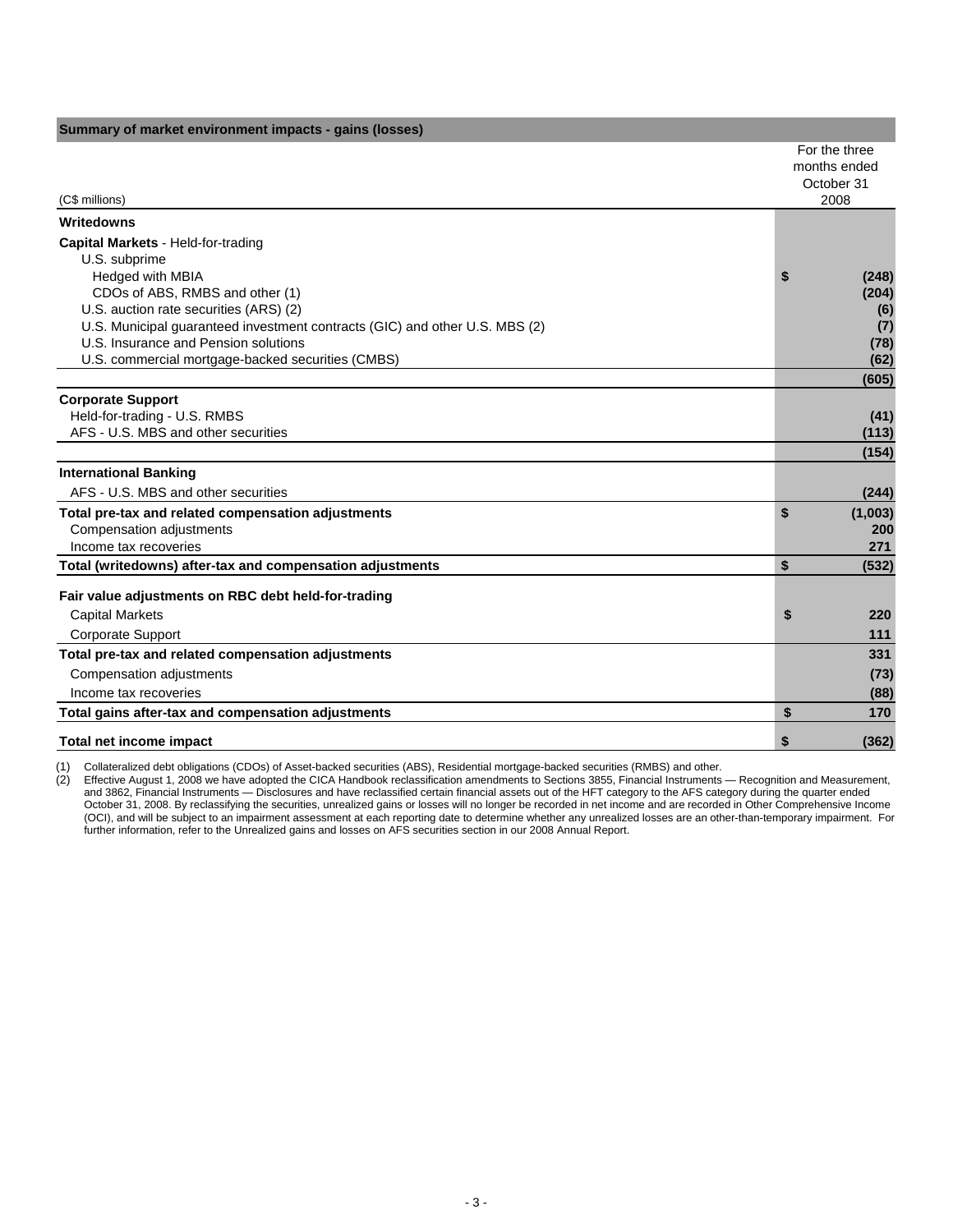#### *2008 Performance versus objectives*

|                                      | <b>2008 Objectives</b> | 2008 Performance |
|--------------------------------------|------------------------|------------------|
| 1. Diluted earnings per share growth | $7\% - 10\%$           | (19)%            |
| 2. Defined operating leverage (1)    | $> 3\%$                | 1.0%             |
| 3. Return on common equity (ROE)     | $20%+$                 | 18.0%            |
| 4. Tier 1 capital ratio $(2)$        | $8%+$                  | 9.0%             |
| 5. Dividend payout ratio             | 40%-50%                | 59%              |

(1) Non-GAAP measure. Refer to the Key performance and non-GAAP measures section for further information.

(2) Calculated using guidelines issued by the Office of the Superintendent of Financial Institutions Canada (OSFI) under the new Basel II framework.

#### **2008 Annual objectives**

We established our 2008 objectives in November 2007 based on our economic and business outlooks for 2008 at that time. In 2008, market and economic conditions were significantly impacted, as credit markets deteriorated and financial markets experienced widespread illiquidity and elevated levels of volatility especially in the latter part of the year. While we acknowledged that early 2008 would be challenging, with continued market and accounting volatility and slower economic growth, we did not anticipate these conditions to persist for the duration of the year nor the impact to be as significant.

We acknowledged during the year that progress towards certain objectives had been affected largely by writedowns, higher provision for credit losses in U.S. Banking and spread compression. As a result, except for our Tier 1 capital ratio, we did not meet our other annual objectives. Our capital position remained strong throughout 2008 with our Tier 1 capital ratio above our objective.

Our medium-term objective was to achieve top quartile total shareholder return (TSR) compared to our North American peers.<sup>(1)</sup> TSR is a concept used to compare the performance of our shares over a period of time, reflecting share price appreciation and dividends paid to shareholders. The absolute size of the TSR will vary depending on market conditions, but the relative position reflects the market's perception of a company's overall performance relative to its peers over a period of time.

Our three-year and five-year average annual TSR of 8% and 12%, respectively, ranked us in the first quartile within our peer group for both periods. The three-year and five-year average annual TSR for our peer group was  $(9)$ % and  $(2)$ %, respectively.<sup>(2)</sup> Dividends paid over the three-year period have increased at an average annual compounded rate of 19%.

Our TSR objectives are measured relative to our North American peers and, as a result of the mergers and acquisitions that our peers were involved in during 2008, we are in the process of re-evaluating our peer group. We will disclose any revisions to our peer group once determined, and will continue to monitor and re-evaluate our peer group over the medium term based on events as they unfold.

(1) Our North American peers consist of seven large Canadian financial institutions (Manulife Financial Corporation, The Bank of Nova Scotia, The Toronto-Dominion Bank, Bank of Montreal, Sun Life Financial Inc., Canadian Imperial Bank of Commerce and National Bank of Canada) and 13 U.S. financial institutions (Bank of America Corporation, JP Morgan Chase & Co., Wells Fargo & Company, Wachovia Corporation, US Bancorp, Sun Trust Banks, Inc., The Bank of New York Mellon Corporation, BB&T Corporation, Fifth Third Bancorp, National City Corporation, The PNC Financial Services Group, KeyCorp and Northern Trust Corporation.)

(2) The three-year average annual TSR is calculated based on share price appreciation plus reinvested dividend income for the period October 31, 2005 to October 31, 2008. The five-year average annual TSR is calculated based on the period October 31, 2003 to October 31, 2008.

### *Outlook and Objectives*

#### **Economic and market outlook**

The Canadian economy likely slipped into a recession in the final quarter of 2008 and is expected to grow by only 0.3% in 2009 due to weaker domestic demand. Consumer spending is expected to slow, reflecting modest weakening in both the labour and housing markets. Inflation pressures are likely to dissipate as commodity prices stabilize at lower levels and economic growth remains slow. We forecast the Canadian dollar on average to be weaker relative to the U.S. dollar given lower commodity prices. We expect the Bank of Canada to decrease interest rates to 1.75% in late 2008 to mitigate some downward pressure on the economy and hold rates constant through most of 2009.

We project the U.S. economy will have negative growth of 1% in 2009. We anticipate that deteriorating economic conditions and financial market volatility will continue to dampen both consumer and business spending and will likely cause the U.S. recession to deepen as negative economic growth persists over the remainder of 2008 and early 2009. We anticipate that the Federal Reserve will cut the federal funds rate to 0.5% in late December and hold it there through 2009.

Global economies, particularly those in the Eurozone, will likely weaken further in 2009, as overseas economies continue to contract due to weaker domestic demand, financial market volatility and reduced demand for exports from major trading partners. Emerging economies, led by China, are expected to grow at a very moderate pace in 2009 given uncertainty in global financial markets and recessionary conditions in some industrialized countries.

Financial markets continue to deal with the fallout of a crisis in credit markets and a deteriorating outlook for global economies. Volatile financial market conditions are likely to continue into 2009 as credit and liquidity concerns persist and global economies slow down. We anticipate that recent government and central bank measures such as interest rate cuts, financial market rescue packages and enhanced interbank lending guarantees will eventually work to improve market stability.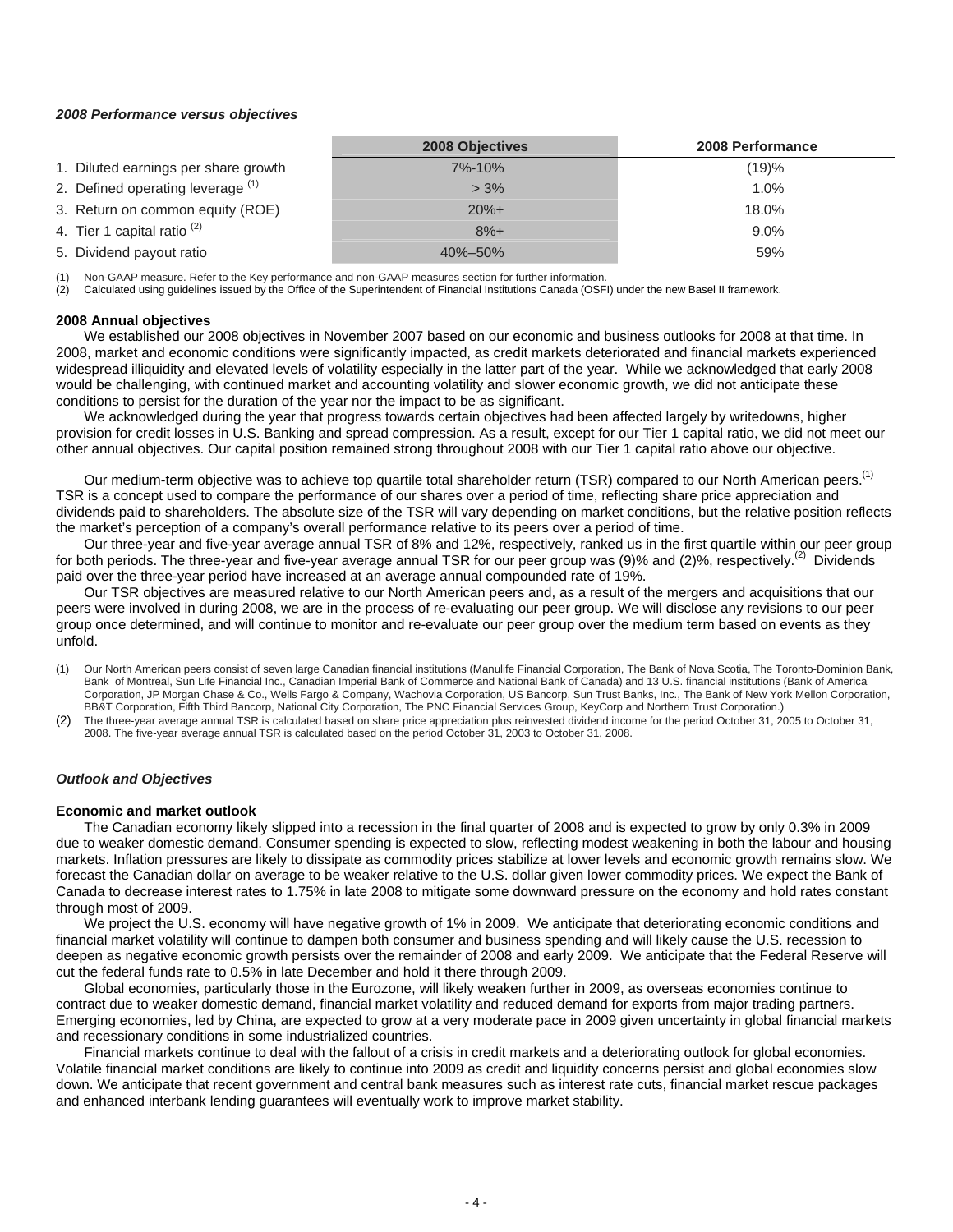### **Medium-term objectives**

We anticipate that the medium term will see more cyclical and structural changes for the financial services industry, including higher funding costs, higher capital levels, the impact of the deleveraging of balance sheets and a move to above-average loan loss levels from recent historic lows. We have established medium-term (3 to 5 years) financial objectives in place of annual objectives. These objectives are aligned with our three strategic goals and we believe they better reflect the new realities of the business and economic environment as outlined in this section.

|                                        | <b>Medium Term Objectives</b> |
|----------------------------------------|-------------------------------|
| 1. Diluted earnings per share growth   | $7%+$                         |
| 2. Defined operating leverage (1)      | $> 3\%$                       |
| 3. Return on common equity (ROE)       | $18% +$                       |
| 4. Tier 1 capital ratio <sup>(2)</sup> | $8.5%+$                       |
| 5. Dividend payout ratio               | $40\% - 50\%$                 |

(1) Our defined operating leverage is a non-GAAP measure and refers to the difference between our revenue growth rate (as adjusted) and non-interest expense growth rate (as adjusted). For further information, refer to the Key performance and non-GAAP measures section.

(2) Calculated using guidelines issued by OSFI under the new Basel II framework.

Our objectives for diluted EPS growth, defined operating leverage, ROE, and dividend payout ratio over the medium term are summarized in the table above and continue to reflect our commitment to strong earnings growth, cost containment and return on investment in our businesses, as well as sound, effective risk and capital management. Maintaining a strong capital position is integral to our medium-term strategy and we intend to keep our Tier 1 capital ratio above our 8.5%+ objective.

Markets will continue to reflect liquidity and pricing pressures in the near term. We hold trading and certain other investment assets at fair value, with the value determined using market prices or valuation models that depend on assumptions regarding market conditions. As a result, the fair value of these assets and their impact on our financial results will depend on future market developments.

We intend to measure our financial performance using medium-term objectives for the foreseeable future until market and accounting volatility and economic uncertainty subside. We will continue to assess our progress on a quarterly and annual basis as we measure ourselves against these medium-term objectives. We will continue to benchmark our TSR with our North American peers and maintain our focus on our priority to maximize shareholder value. As mentioned above, we are in the process of re-evaluating our North American peer group and will disclose any revisions once determined.

By focusing on the execution of medium-term objectives in our decision-making, we believe we will be positioned to provide sustainable earnings growth and returns to our shareholders.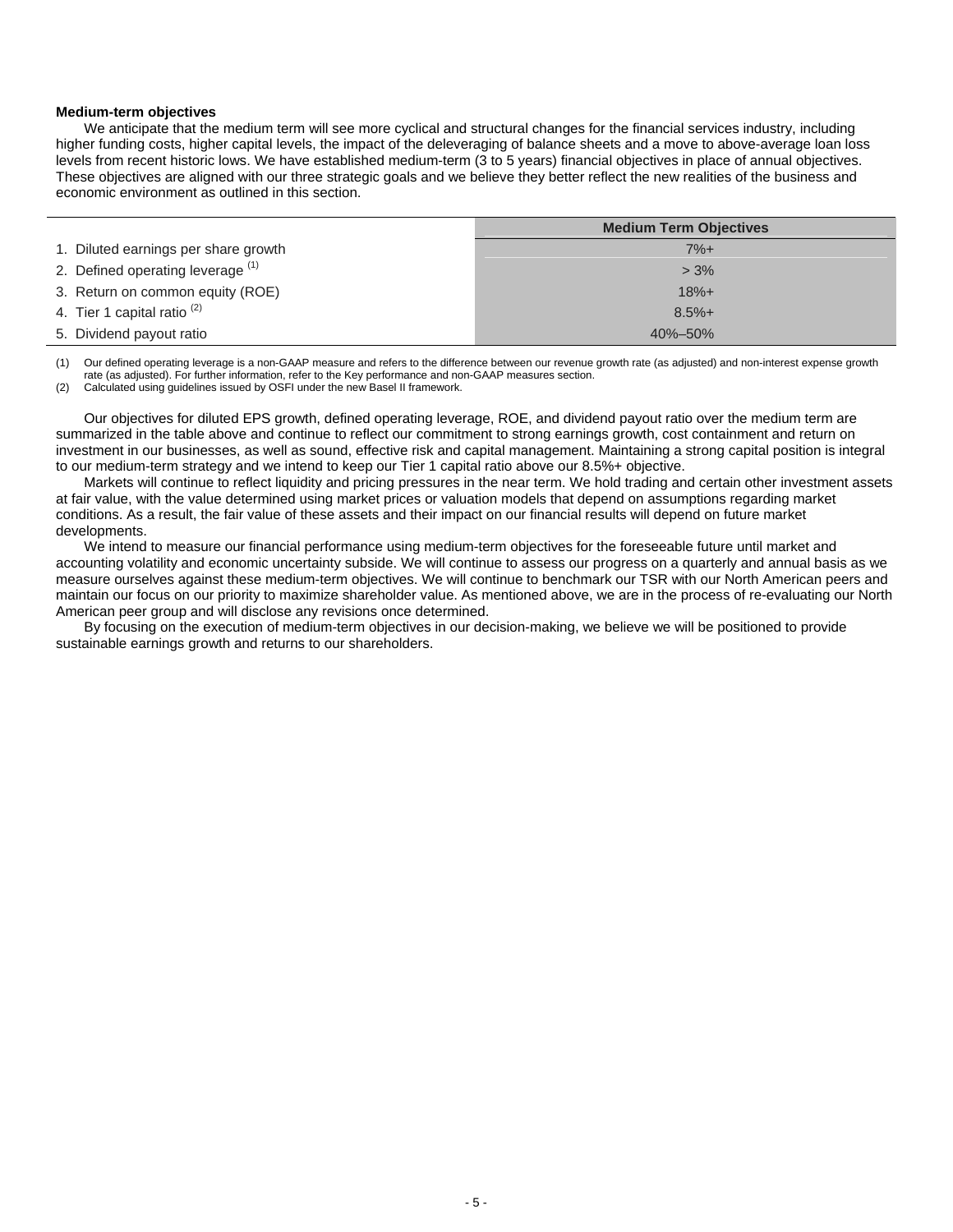### **SELECTED FINANCIAL AND OTHER HIGHLIGHTS**

### **CONSOLIDATED RESULTS Selected financial highlights**

| ociculcu illialiulai illyilliyillə                                               |                    |                  |    |                                     |             |                    |               |
|----------------------------------------------------------------------------------|--------------------|------------------|----|-------------------------------------|-------------|--------------------|---------------|
|                                                                                  |                    |                  |    | As at or for the three months ended |             | For the year ended |               |
|                                                                                  |                    | October 31       |    | July 31                             | October 31  | October 31         | October 31    |
| (C\$ millions, except per share, number of and percentage amounts)               |                    | 2008             |    | 2008                                | 2007        | 2008               | 2007          |
| Total revenue                                                                    |                    | \$<br>$5,069$ \$ |    | 5,912 \$                            | 5,615       | \$<br>21,582       | \$<br>22,462  |
| Provision for credit losses (PCL)                                                |                    | 619              |    | 334                                 | 263         | 1,595              | 791           |
| Insurance policyholder benefits, claims and acquisition expense                  |                    | (86)             |    | 553                                 | 637         | 1,631              | 2,173         |
| Non-interest expense                                                             |                    | 2,989            |    | 3,272                               | 3,093       | 12,351             | 12,473        |
| Net income before income taxes and non-controlling interest                      |                    |                  |    |                                     |             |                    |               |
| in subsidiaries                                                                  |                    | 1,547            |    | 1,753                               | 1,622       | 6,005              | 7,025         |
| Net income                                                                       |                    | \$<br>1,120      | \$ | 1,262                               | \$<br>1,324 | \$<br>4,555        | \$<br>5,492   |
| Segments - net income (loss)                                                     |                    |                  |    |                                     |             |                    |               |
| Canadian Banking                                                                 |                    | \$<br>676        | \$ | 709                                 | \$<br>797   | \$<br>2,662        | \$<br>2,545   |
| Wealth Management                                                                |                    | 116              |    | 186                                 | 180         | 665                | 762           |
| Insurance                                                                        |                    | 59               |    | 137                                 | 102         | 389                | 442           |
| <b>International Banking</b>                                                     |                    | (206)            |    | (16)                                | 21          | (153)              | 242           |
| <b>Capital Markets</b>                                                           |                    | 584              |    | 269                                 | 186         | 1,170              | 1,292         |
| Corporate Support                                                                |                    | (109)            |    | (23)                                | 38          | (178)              | 209           |
| Net income                                                                       |                    | \$<br>1,120      | \$ | 1,262                               | \$<br>1,324 | \$<br>4,555        | \$<br>5,492   |
| <b>Selected information</b>                                                      |                    |                  |    |                                     |             |                    |               |
| Earnings per share (EPS) - basic                                                 |                    | \$<br>0.82       | S  | $0.93$ \$                           | 1.02        | \$<br>3.41         | \$<br>4.24    |
| Earnings per share (EPS) - diluted                                               |                    | \$<br>0.81       | \$ | 0.92 <sup>5</sup>                   | 1.01        | \$<br>3.38         | \$<br>4.19    |
| Return on common equity (ROE) (1)                                                |                    | 16.1%            |    | 19.4%                               | 23.0%       | 18.0%              | 24.6%         |
| Return on risk capital (RORC) (2)                                                |                    | 26.3%            |    | 31.1%                               | 35.8%       | 29.6%              | 37.4%         |
| Net interest margin (NIM) (3)                                                    |                    | 1.59%            |    | 1.42%                               | 1.33%       | 1.44%              | 1.33%         |
| Specific PCL to average net loans and acceptances                                |                    | 0.65%            |    | 0.47%                               | 0.41%       | 0.53%              | 0.33%         |
| Gross impaired loans (GIL) as a % of loans and acceptances                       |                    | 0.96%            |    | 0.76%                               | 0.45%       | 0.96%              | 0.45%         |
| Capital ratios and multiples (4)                                                 |                    |                  |    |                                     |             |                    |               |
| Tier 1 capital                                                                   |                    | 9.0%             |    | 9.5%                                | 9.4%        | 9.0%               | 9.4%          |
| Total capital                                                                    |                    | 11.1%            |    | 11.7%                               | 11.5%       | 11.1%              | 11.5%         |
| Assets-to-capital multiple                                                       |                    | 20.1X            |    | 19.4X                               | 19.9X       | 20.1X              | 19.9X         |
| Selected balance sheet and other information                                     |                    |                  |    |                                     |             |                    |               |
| <b>Total assets</b>                                                              |                    | \$<br>723,859    | \$ | 636,792 \$                          | 600,346     | \$<br>723,859      | \$<br>600,346 |
| <b>Securities</b>                                                                |                    | 171,134          |    | 176,377                             | 178,255     | 171,134            | 178,255       |
| Retail loans (5)                                                                 |                    | 195,455          |    | 190,669                             | 169,462     | 195,455            | 169,462       |
| Wholesale loans (5)                                                              |                    | 96,300           |    | 81,603                              | 69,967      | 96,300             | 69,967        |
| Deposits                                                                         |                    | 438,575          |    | 409,091                             | 365,205     | 438,575            | 365,205       |
| Average common equity (1)                                                        |                    | 27,100           |    | 25,400                              | 22,450      | 24,750             | 22,000        |
| Average risk capital (2)                                                         |                    | 16,500           |    | 15,750                              | 14,400      | 15,050             | 14,450        |
| Risk-adjusted assets (4)                                                         |                    | 278,579          |    | 254,189                             | 247,635     | 278,579            | 247,635       |
| Assets under management (AUM)                                                    |                    | 226,900          |    | 247,400                             | 161,500     | 226,900            | 161,500       |
| Assets under administration (AUA)                                                | $-RBC(6)$          | 623,300          |    | 648,700                             | 615,100     | 623,300            | 615,100       |
|                                                                                  | - RBC Dexia IS (7) | 2,585,000        |    | 2,803,900                           | 2,713,100   | 2,585,000          | 2,713,100     |
| Common share information                                                         |                    |                  |    |                                     |             |                    |               |
| Shares outstanding (000s)                                                        | - average basic    | 1,337,753        |    | 1,323,293                           | 1,273,005   | 1,305,706          | 1,273,185     |
|                                                                                  | - average diluted  | 1,353,588        |    | 1,340,239                           | 1,287,442   | 1,319,744          | 1,289,314     |
|                                                                                  | - end of period    | 1,341,260        |    | 1,338,308                           | 1,276,260   | 1,341,260          | 1,276,260     |
| Dividends declared per share                                                     |                    | \$0.50           |    | \$0.50                              | \$0.50      | \$2.00             | \$1.82        |
| Dividend yield                                                                   |                    | 4.4%             |    | 4.4%                                | 3.7%        | 4.2%               | 3.3%          |
| Common share price (RY on TSX) - close, end of period                            |                    | \$46.84          |    | \$47.25                             | \$56.04     | \$46.84            | \$56.04       |
| Market capitalization (TSX)                                                      |                    | 62,825           |    | 63,235                              | 71,522      | 62,825             | 71,522        |
| Business information (number of)                                                 |                    |                  |    |                                     |             |                    |               |
| Employees (full-time equivalent) (8)                                             |                    | 73,323           |    | 73,773                              | 64,815      | 73,323             | 64,815        |
| <b>Bank branches</b>                                                             |                    | 1,741            |    | 1,729                               | 1,541       | 1,741              | 1,541         |
|                                                                                  |                    | 4,964            |    | 4,897                               | 4,419       | 4,964              | 4,419         |
| Automated teller machines (ATM)<br>Period average US\$ equivalent of C\$1.00 (9) |                    | \$<br>0.901      | \$ | 0.988                               | \$<br>1.001 | \$<br>0.969        | \$<br>0.915   |
| Period-end US\$ equivalent of C\$1.00                                            |                    | 0.830            |    | 0.977                               | 1.059       | 0.830              | 1.059         |
|                                                                                  |                    |                  |    |                                     |             |                    |               |

(1) Average common equity and ROE are calculated using month-end balances for the period. Average amounts are calculated using methods intended to approximate the average of the daily balances for the period. For further discussion on Average risk capital and RORC, refer to the Key performance and non-GAAP measures section.

(3) NIM is calculated as Net interest income divided by Average assets. Average assets are calculated using methods intended to approximate the average of the daily balances for the period.

(4) In 2008, capital ratios and risk-adjusted assets are calculated using guidelines issued by OSFI under the new Basel II framework. Comparative capital ratios and riskadjusted assets are calculated using guidelines issued by the OSFI under the Basel I framework. Basel I and Basel II are not directly comparable. For further discussion about Basel II, refer to the Capital management section of our 2008 Annual Report.

(5) Retail and wholesale loans above exclude the allowance for loan losses.

(6) AUA – RBC has been revised effective the first quarter of 2008 to include mutual funds sold through our Canadian branch network. Comparative amounts have been revised to reflect this change.

(7) AUA – RBC Dexia IS represents the total AUA of the joint venture on a one month lag, of which we have a 50% ownership interest.

(8) Effective 2008, we have excluded statutory holiday pay for part-time employees from our full-time equivalent (FTE) calculation consistent with our management reporting framework. All comparative amounts reflect the change to the FTE calculation.

(9) Average amounts are calculated using month-end spot rates for the period.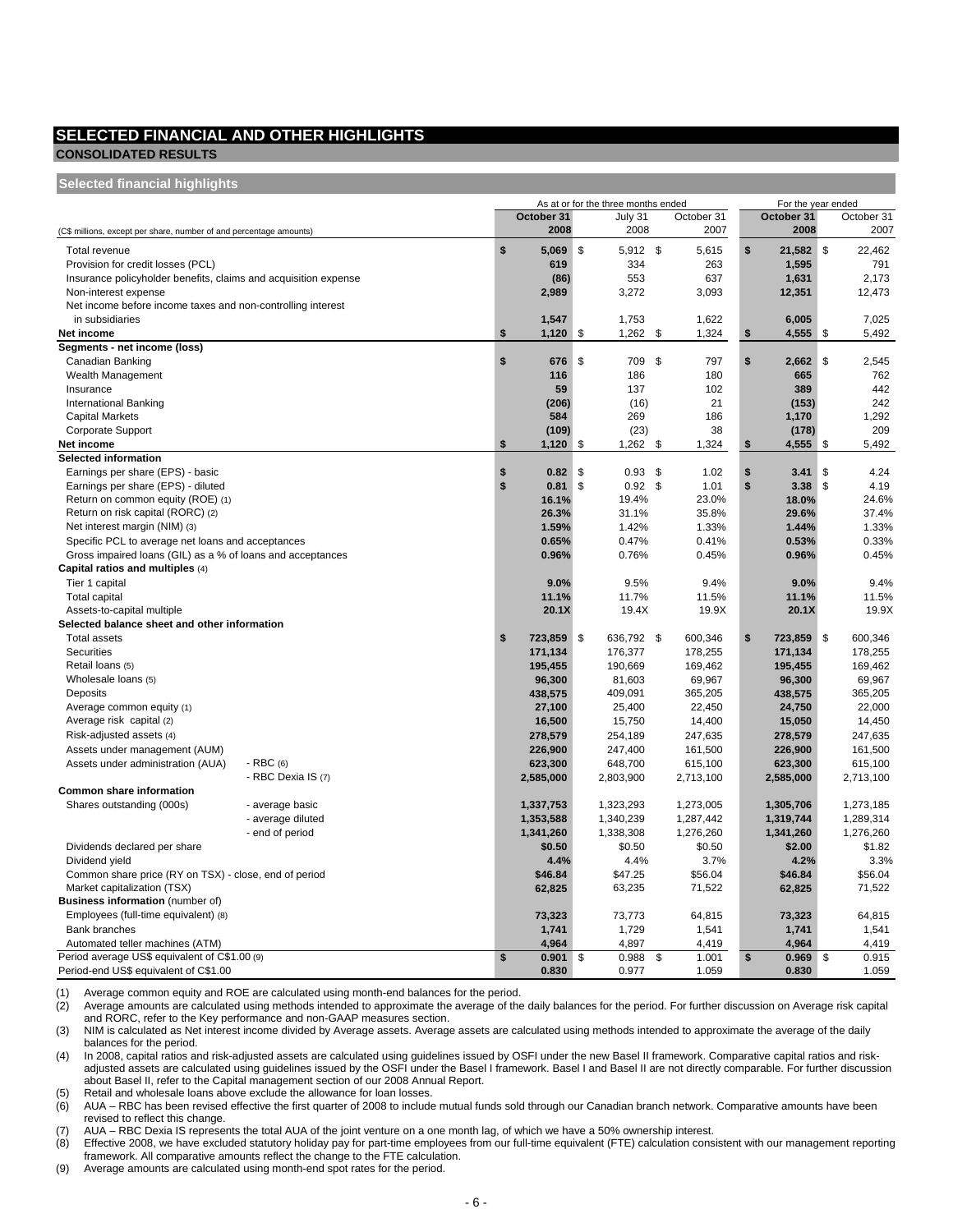### **Impact of U.S. vs. Canadian dollar**

The translated value of our consolidated results is impacted by fluctuations in the respective exchange rates relative to the Canadian dollar. The following table depicts the effect of translating current year U.S. dollar/Canadian dollar consolidated results at the current exchange rate in comparison to the historical period's exchange rate. We believe this provides the reader with the ability to assess the underlying results on a more comparable basis, particularly given the magnitude of the recent changes in the exchange rate and the resulting impact on our results.

Certain of our business segment results are also impacted by fluctuations in the U.S. dollar, Euro and British pound exchange rates. For further details, refer to the Impact of foreign exchange rates on our business segments section of our 2008 Annual Report.

#### **Q4 2008 vs. Q4 2007**

In the fourth quarter, the Canadian dollar exchange rate weakened 10% on average compared to a year ago. We incurred losses in our U.S. dollar denominated operations in the current quarter due to writedowns and higher provision for credit losses, and this resulted in an \$85 million decrease in the translated value of our U.S. dollar-denominated earnings and a decrease of \$0.06 in our current year's diluted EPS. The unfavourable impact of the weaker Canadian dollar on the translation of our U.S. dollar-denominated expenses also impacted results.

*Impact on Assets* At the end of the fourth quarter, the U.S./Canadian dollar exchange rate was \$0.830 as compared to \$1.059 a year ago, reflecting a depreciation of 22% in the Canadian dollar. Total assets as of October 31, 2008 were up 21%, from a year ago, of which approximately half of the increase was due to the impact of the weaker Canadian dollar on the translation of mainly U.S. dollardenominated assets. Basel II has resulted in capital requirements that differ from those calculated under Basel I. Q4 2007 riskadjusted assets are reported under Basel I. As Basel II is applied on a prospective basis, Basel I and Basel II calculations are not directly comparable.

#### **Q4 2008 vs. Q3 2008**

In the fourth quarter, the Canadian dollar exchange rate weakened 9% on average compared to the third quarter, resulting in a \$55 million decrease in the translated value of our U.S. dollar-denominated earnings and a decrease of \$0.04 in our current year's diluted EPS for the reasons noted above in the Q4 2008 vs. Q4 2007 discussion.

*Impact on Assets:* At the end of the fourth quarter, the U.S./Canadian dollar exchange rate was \$0.830 as compared to \$0.977 at the end of the third quarter, reflecting a depreciation of 15% in the Canadian dollar. Total assets as of October 31, 2008 were up 14%, from the end of the third quarter, of which approximately one-third of the increase was due to the impact of the weaker Canadian dollar on the translation of mainly U.S. dollar-denominated assets. Risk-adjusted assets increased 10% from the end of the third quarter, of which approximately two-thirds was due to the impact of the weaker Canadian dollar on the translation of mainly U.S. dollar-denominated assets.

|                                                             | Change in the      |             |    |             |    | Change in the |
|-------------------------------------------------------------|--------------------|-------------|----|-------------|----|---------------|
|                                                             | three months ended |             |    |             |    | year ended    |
|                                                             |                    | Q4 2008 vs. |    | Q4 2008 vs. |    | 2008 vs.      |
| (C\$ millions, except per share amounts)                    |                    | Q3 2008     |    | Q4 2007     |    | 2007          |
| Canadian/U.S. dollar exchange rate (average)                |                    |             |    |             |    |               |
| October 31, 2008                                            | \$                 | $0.901$ \$  |    | 0.901       | \$ | 0.969         |
| July 31, 2008                                               |                    | 0.988       |    |             |    |               |
| October 31, 2007                                            |                    |             |    | 1.001       |    | 0.915         |
| Percentage change in average US\$ equivalent of C\$1.00 (1) |                    | (9)%        |    | (10)%       |    | 6%            |
| Increased (decreased) total revenue                         | \$                 | 25          | -S |             | \$ | (340)         |
| Increased (decreased) non-interest expense                  |                    | 80          |    | 95          |    | (210)         |
| Increased (decreased) net income                            |                    | (55)        |    | (85)        |    | (90)          |
| Increased (decreased) basic EPS                             | \$                 | $(0.04)$ \$ |    | $(0.06)$ \$ |    | (0.07)        |
| Increased (decreased) diluted EPS                           | \$                 | $(0.04)$ \$ |    | $(0.06)$ \$ |    | (0.07)        |

Average amounts are calculated using month-end spot rates for the period.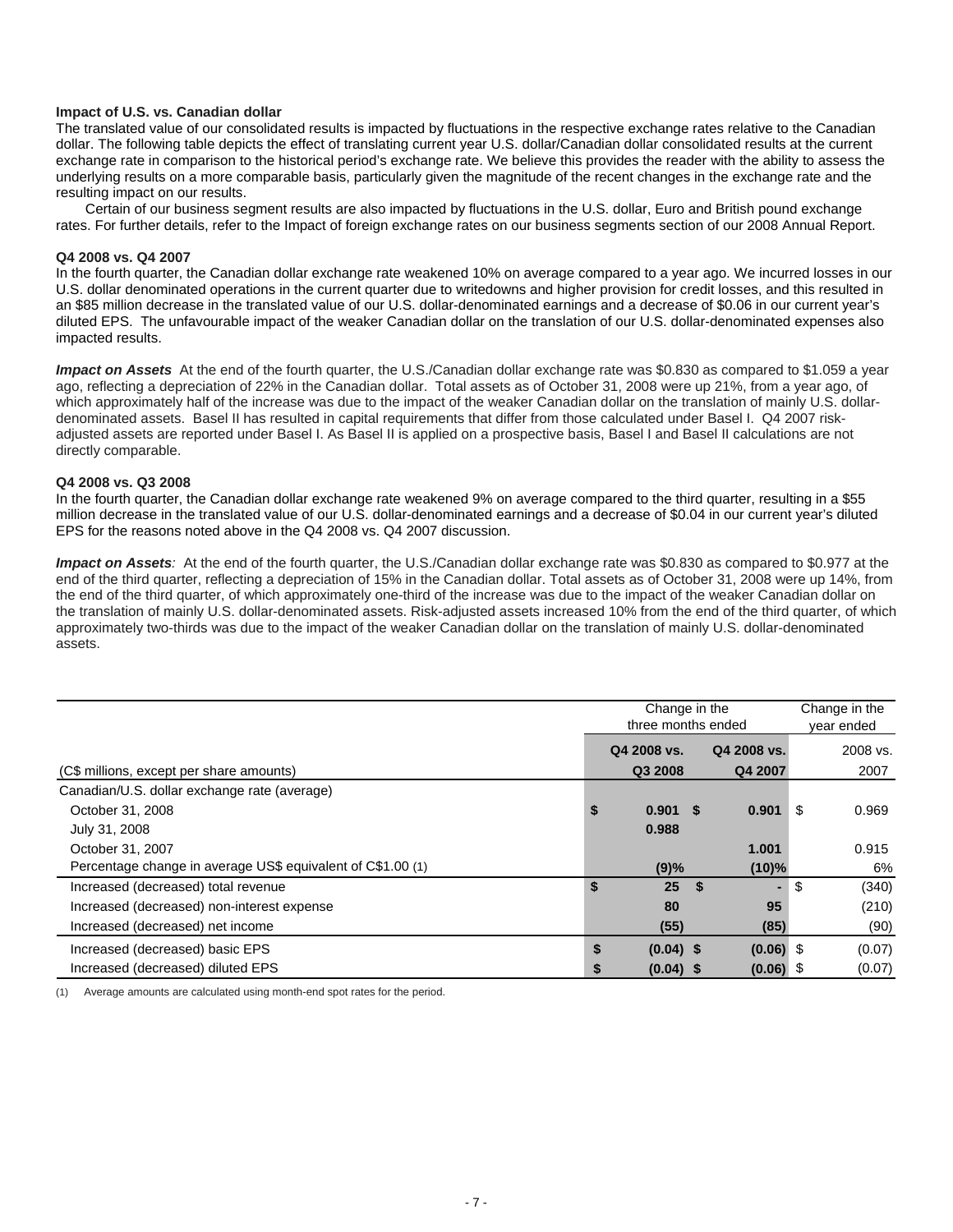# **BUSINESS SEGMENT RESULTS**

### **CANADIAN BANKING**

|                                                     | As at or for the three months ended |              |      |         |     |            |  |  |
|-----------------------------------------------------|-------------------------------------|--------------|------|---------|-----|------------|--|--|
|                                                     |                                     | October 31   |      | July 31 |     | October 31 |  |  |
| (C\$ millions, except percentage amounts)           |                                     | 2008         |      | 2008    |     | 2007       |  |  |
| Net interest income                                 | \$                                  | 1,701        | -\$  | 1,694   | \$  | 1,642      |  |  |
| Non-interest income                                 |                                     | 748          |      | 749     |     | 924        |  |  |
| <b>Total revenue</b>                                | \$                                  | 2,449        | \$   | 2,443   | \$  | 2,566      |  |  |
| Provision for credit losses                         | \$                                  | 225          | \$   | 204     | \$  | 212        |  |  |
| Non-interest expense                                |                                     | 1,220        |      | 1,186   |     | 1,222      |  |  |
| Net income before income taxes and                  |                                     |              |      |         |     |            |  |  |
| non-controlling interest in subsidiaries            | \$                                  | 1,004        | - \$ | 1,053   | \$  | 1,132      |  |  |
| Net income                                          | \$                                  | 676          | -\$  | 709     | \$  | 797        |  |  |
| <b>Revenue by business</b>                          |                                     |              |      |         |     |            |  |  |
| <b>Personal Financial Services</b>                  | \$                                  | 1,323        | -\$  | 1,351   | \$  | 1,299      |  |  |
| <b>Business Financial Services</b>                  |                                     | 630          |      | 607     |     | 609        |  |  |
| Cards and Payment Solutions                         |                                     | 496          |      | 485     |     | 658        |  |  |
| Selected average balances and other information (1) |                                     |              |      |         |     |            |  |  |
| Return on equity (2)                                |                                     | 37.7%        |      | 40.4%   |     | 42.7%      |  |  |
| Return on risk capital (2)                          |                                     | 50.8%        |      | 54.1%   |     | 57.6%      |  |  |
| Net interest margin (3)                             |                                     | 2.89%        |      | 2.95%   |     | 3.10%      |  |  |
| Operating leverage (4)                              |                                     | (4.4)%       |      | 8.1%    |     | 10.6%      |  |  |
| Total earning assets (1), (5)                       | \$                                  | $234,200$ \$ |      | 228,100 | -\$ | 209,900    |  |  |
| Loans and acceptances (1), (5)                      |                                     | 235,500      |      | 228,000 |     | 209,200    |  |  |
| Deposits (1)                                        |                                     | 159,400      |      | 154,900 |     | 150,200    |  |  |
| Assets under administration (6)                     |                                     | 109,500      |      | 123,700 |     | 120,200    |  |  |

(1) Average amounts are calculated using methods intended to approximate the average of the daily balances for the period.

(2) ROE and RORC are calculated using methods intended to approximate the average of the daily balances for the period. For further discussion of ROE and RORC, refer to the Key performance and non-GAAP measures section.

(3) NIM is calculated as Net interest income divided by Average total earning assets.

(4) Defined as the difference between revenue growth rate and non-interest expense growth rate.

(5) Total earning assets, and Loans and acceptances include average securitized residential mortgages and credit cards for the three months ended October 31, 2008, of \$22 billion and \$4 billion, respectively (July 31, 2008 – \$22 billion and \$4 billion; October 31, 2007 – \$19 billion and \$4 billion).

(6) Effective the first quarter of 2008, Assets under administration was revised to include mutual funds sold through our Canadian branch network. Comparative amounts have been revised to reflect this change.

### **Q4 2008 vs. Q4 2007**

Net income of \$676 million decreased \$121 million, or 15%, from last year. Net income was up \$69 million or 11% over last year, excluding the impact of a \$326 million (\$269 million after-tax) gain related to the Visa Inc. restructuring and a \$121 million (\$79 million after-tax) credit card customer loyalty reward program liability charge recorded in the fourth quarter of 2007. These results reflect solid volume growth across most businesses and effective cost management efforts.

Total revenue decreased \$117 million, or 5%, over last year. Total revenue was up 4% over last year, excluding the impact of the adjustments noted above, largely due to solid volume growth across most of our businesses and higher fees due to pricing changes. These results were partially offset by spread compression and lower mutual fund distribution fees.

Net interest margin decreased 21 basis points from a year ago, largely reflecting the impact of changes in retail product mix, the lower interest rate environment and continued competitive pressures.

Provision for credit losses increased \$13 million, or 6%, compared to the prior year, primarily reflecting portfolio growth and higher loss rates in credit cards. These factors were partially offset by lower business and student loan provisions.

Non-interest expense of \$1,220 million was essentially flat, as higher sales and service expenses were largely offset by effective cost management.

#### **Q4 2008 vs. Q3 2008**

Net Income decreased \$33 million, or 5%, over the prior quarter, primarily due to spread compression, lower mutual fund distribution fees and higher expenses, reflecting higher spending on infrastructure initiatives and seasonally higher marketing costs. This was partially offset by solid volume growth across most businesses. Provision for credit losses increased \$21 million, largely attributable to volume growth and slightly higher loss rates in the retail portfolio.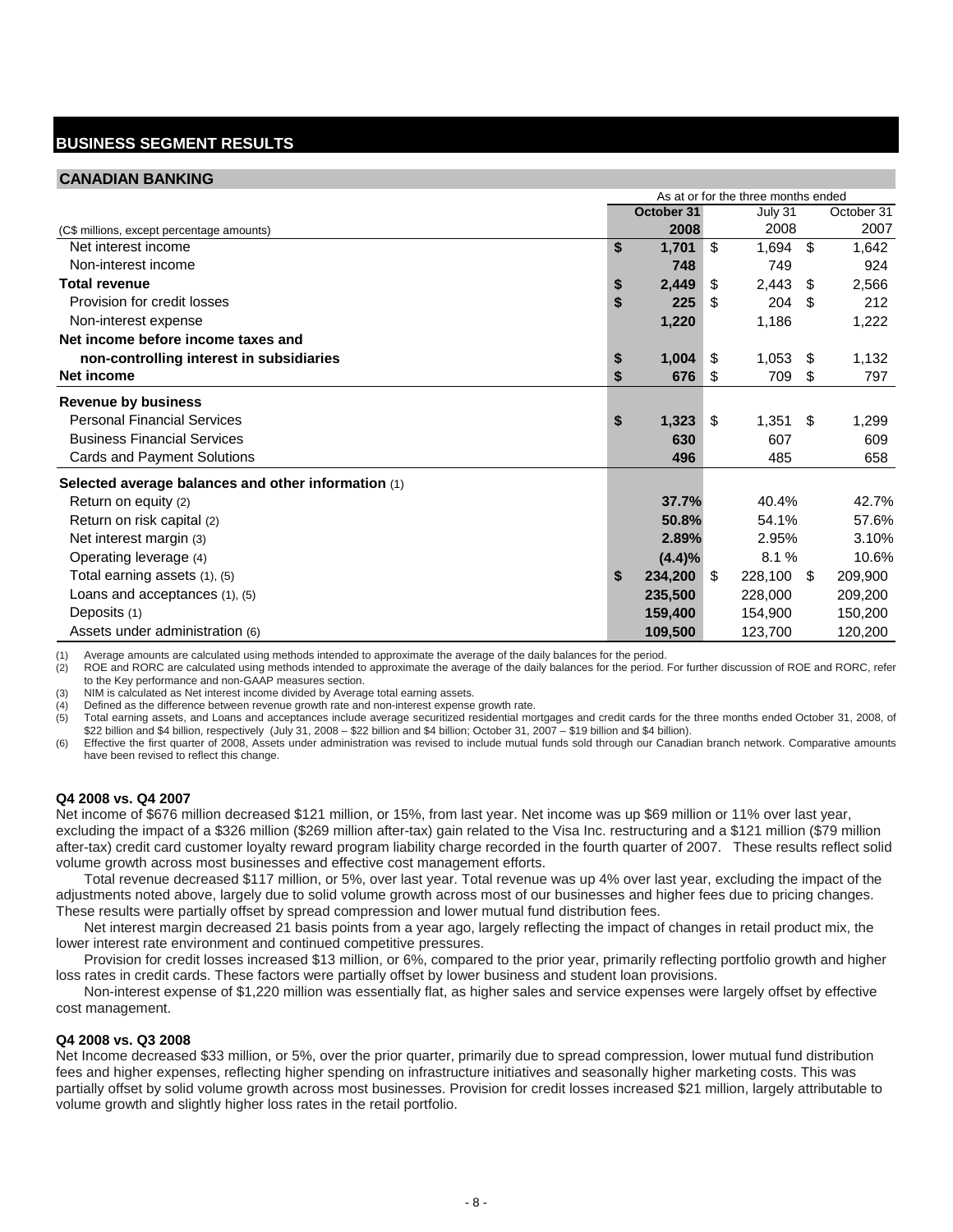### **WEALTH MANAGEMENT**

|                                           | As at or for the three months ended |            |      |         |      |            |  |  |
|-------------------------------------------|-------------------------------------|------------|------|---------|------|------------|--|--|
|                                           |                                     | October 31 |      | July 31 |      | October 31 |  |  |
| (C\$ millions, except percentage amounts) |                                     | 2008       |      | 2008    |      | 2007       |  |  |
| Net interest income                       | \$                                  | 133        | \$   | 110     | \$   | 109        |  |  |
| Non-interest income                       |                                     |            |      |         |      |            |  |  |
| Fee-based revenue                         |                                     | 596        |      | 599     |      | 538        |  |  |
| Transactional and other revenue           |                                     | 296        |      | 310     |      | 339        |  |  |
| <b>Total revenue</b>                      | \$                                  | 1,025      | S    | 1,019   | S    | 986        |  |  |
| Provision for credit losses               | \$                                  |            | S    |         | S    |            |  |  |
| Non-interest expense                      |                                     | 860        |      | 758     |      | 731        |  |  |
| Net income before income taxes and        |                                     |            |      |         |      |            |  |  |
| non-controlling interest in subsidiaries  | \$                                  | 165        | \$   | 260     | \$   | 254        |  |  |
| Net income                                | \$                                  | 116        | \$   | 186     | \$   | 180        |  |  |
| <b>Revenue by business</b>                |                                     |            |      |         |      |            |  |  |
| Canadian Wealth Management                | \$                                  | 369        | \$   | 383     | \$   | 369        |  |  |
| U.S. & International Wealth Management    |                                     | 483        |      | 451     |      | 479        |  |  |
| Global Asset Management                   |                                     | 173        |      | 185     |      | 138        |  |  |
| Selected other information                |                                     |            |      |         |      |            |  |  |
| Return on equity (1)                      |                                     | 12.3%      |      | 21.0%   |      | 31.7%      |  |  |
| Return on risk capital (1)                |                                     | 42.8%      |      | 69.5%   |      | 62.4%      |  |  |
| Assets under administration               | \$                                  | 495,100    | - \$ | 509,200 | - \$ | 488,500    |  |  |
| Assets under management                   |                                     | 222,600    |      | 243,700 |      | 161,200    |  |  |

| Impact of US\$ translation on selected items                | Q4 2008 vs.<br>Q3 2008 |                 | Q4 2008 vs.<br>Q4 2007 |
|-------------------------------------------------------------|------------------------|-----------------|------------------------|
| Increased (decreased) total revenue                         |                        | 33 <sup>2</sup> | 37                     |
| Increased (decreased) non-interest expense                  |                        | 37              | 43                     |
| Increased (decreased) net income                            |                        |                 | (4)                    |
| Percentage change in average US\$ equivalent of C\$1.00 (2) |                        | (9)%            | (10)%                  |

(1) ROE and RORC are calculated using methods intended to approximate the average of the daily balances for the period. For further discussion of ROE and RORC, refer to the Key performance and non-GAAP measures section.

(2) Average amounts are calculated using month-end spot rates for the period.

#### **Q4 2008 vs. Q4 2007**

Net income of \$116 million decreased \$64 million, or 36%, from the prior year primarily due to the unfavourable impact of items totalling \$62 million (\$41 million after-tax) related to the Reserve Primary Fund and auction rate securities settlement with U.S. regulators, as fully described in our 2008 Annual Report. The decrease included a net loss on our stock-based compensation plan in our U.S. brokerage business as fully described in our 2008 Annual Report, and lower transactional revenue in our brokerage businesses due to uncertainty in global financial markets. These factors were partially offset by increased earnings from our acquisition of PH&N's private counsel and asset management businesses.

Total revenue was up \$39 million, or 4%, over the prior year reflecting higher fee-based and transactional revenue from our acquisitions of PH&N and FBW, respectively, and higher spreads and deposit and loan growth in our international wealth management business. These factors were partially offset by the decline in the fair value of securities held to hedge the stock-based compensation plan mentioned above, and lower transaction volumes in our brokerage businesses.

Non-interest expense increased by \$129 million, or 18%, from the prior year, primarily reflecting increased costs in support of business growth, including acquisition-related staff and occupancy costs and expenses related to the Reserve Primary Fund and our auction rate securities settlement as noted above. These factors were partially offset by lower stock-based compensation expense in the stock-based compensation plan as mentioned above.

#### **Q4 2008 vs. Q3 2008**

Net income decreased \$70 million, or 38%, compared to the prior quarter, reflecting the Reserve Primary Fund provision and our settlement with U.S. regulators as noted above, lower transaction volumes in our full service brokerage businesses due to difficult market conditions and lower fee-based client assets from capital depreciation. These factors were partially offset by higher spreads and deposit and loan growth, in our international wealth management business.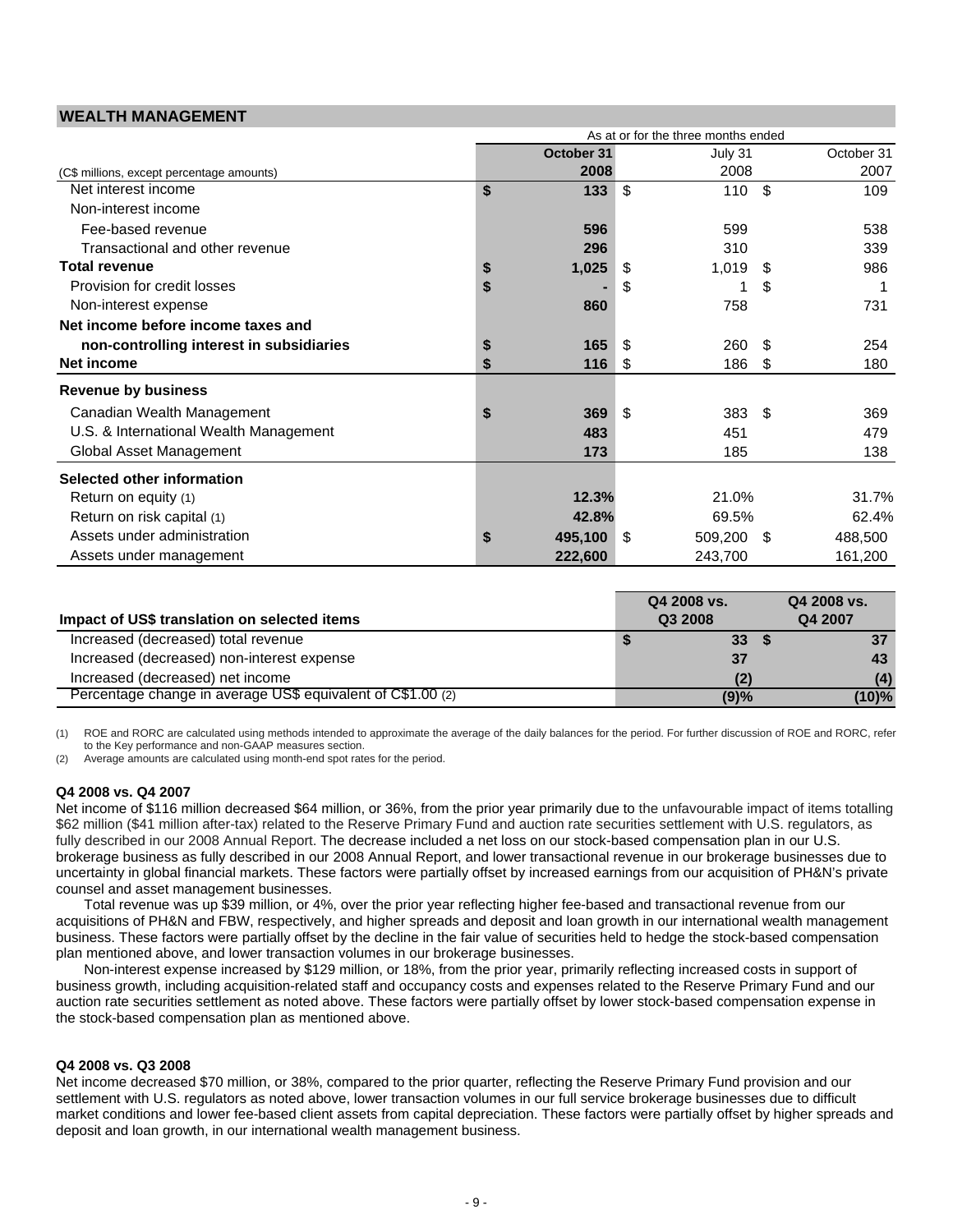### **INSURANCE**

| 1110011A110 <b>L</b>                                                   |    |            |      | As at or for the three months ended |      |            |
|------------------------------------------------------------------------|----|------------|------|-------------------------------------|------|------------|
|                                                                        |    |            |      |                                     |      |            |
|                                                                        |    | October 31 |      | July 31                             |      | October 31 |
| (C\$ millions, except percentage amounts)                              |    | 2008       |      | 2008                                |      | 2007       |
| Non-interest income                                                    |    |            |      |                                     |      |            |
| Net earned premiums                                                    | \$ | 752        | - \$ | 761                                 | \$   | 636        |
| Investment income                                                      |    | (697)      |      | 49                                  |      | 202        |
| Fee income                                                             |    | 56         |      | 48                                  |      | 49         |
| <b>Total revenue</b>                                                   | \$ | 111        | - 5  | 858                                 | -S   | 887        |
| Insurance policyholder benefits claims and acquisition expense         | S  | $(86)$ \$  |      | 553                                 | \$   | 637        |
| Non-interest expense                                                   |    | 154        |      | 145                                 |      | 137        |
| Net income before income taxes and                                     |    |            |      |                                     |      |            |
| non-controlling interest in subsidiaries                               | \$ | 43         | - \$ | 160                                 | - \$ | 113        |
| <b>Net income</b>                                                      | S  | 59         | -\$  | 137                                 | -S   | 102        |
| <b>Revenue by business</b>                                             |    |            |      |                                     |      |            |
| Reinsurance & Other                                                    | S  | 289        | - \$ | 320S                                |      | 216        |
| Canadian Life and Health                                               |    | (197)      |      | 333                                 |      | 355        |
| <b>Property &amp; Casualty</b>                                         |    | 138        |      | 154                                 |      | 139        |
| U.S. Life                                                              |    | (119)      |      | 51                                  |      | 177        |
| Selected other information                                             |    |            |      |                                     |      |            |
| Return on equity (1)                                                   |    | 20.1%      |      | 44.6%                               |      | 29.1%      |
| Return on risk capital (1)                                             |    | 23.0%      |      | 50.1%                               |      | 32.2%      |
| Premiums and deposits (2)                                              |    | 1,004      |      | 1,014                               |      | 860        |
| Fair value changes on investments backing policyholder liabilities (3) |    | (748)      |      | (74)                                |      | 78         |

(1) ROE and RORC are calculated using methods intended to approximate the average of the daily balances for the period. For further discussion of ROE and RORC, refer to the Key performance and non-GAAP measures section.

(2) Premiums and deposits include premiums on risk-based insurance and annuity products, and deposits on individual and group segregated fund deposits, consistent with insurance industry practices.

(3) The impact of the change in fair value on investments backing policyholder liabilities is reflected in Investment income and largely offset in insurance policy holder benefits claims and acquisition expense.

#### **Q4 2008 vs. Q4 2007**

Net Income of \$59 million decreased \$43 million over last year, mainly due to \$110 million (\$80 million after-tax) of investment losses attributable to disposals and impairments, as well as impacts from equity market movements. This decrease was partially offset by strong growth in our reinsurance business and higher favourable net actuarial adjustments related to management actions and assumption changes.

Total revenue decreased \$776 million over last year. This decrease was mainly due to the change in fair value of investments backing our life and health policyholder liabilities, largely offset in policyholder benefits and claims expense. The investment losses, as well as impacts from equity market movements also contributed to the decrease. These factors were partially offset by business growth in most of our businesses.

Insurance policyholder benefits, claims and acquisition expense (PBCAE) decreased \$723 million from the prior year due to the change in fair value of investments backing our life and health policyholder liabilities, largely offset in revenue. Management actions and assumption changes also resulted in a higher level of favourable net actuarial adjustments related to the current quarter. These factors were partially offset by costs commensurate with business growth.

Non-interest expense was up \$17 million, or 12%, from a year ago, reflecting costs in support of business growth, continued strategic investments and increased infrastructure costs.

#### **Q4 2008 vs. Q3 2008**

Net Income decreased by \$78 million over the prior quarter, mainly due to the investment losses attributable to losses on disposals and impairments, as well as impacts from equity market movements not offset in reserves noted above. Also contributing to this decrease was the impact of higher favourable net actuarial adjustments relating to management actions and assumption changes in the prior quarter. These factors were partially offset by solid business growth in our reinsurance and Canadian Life and Health businesses.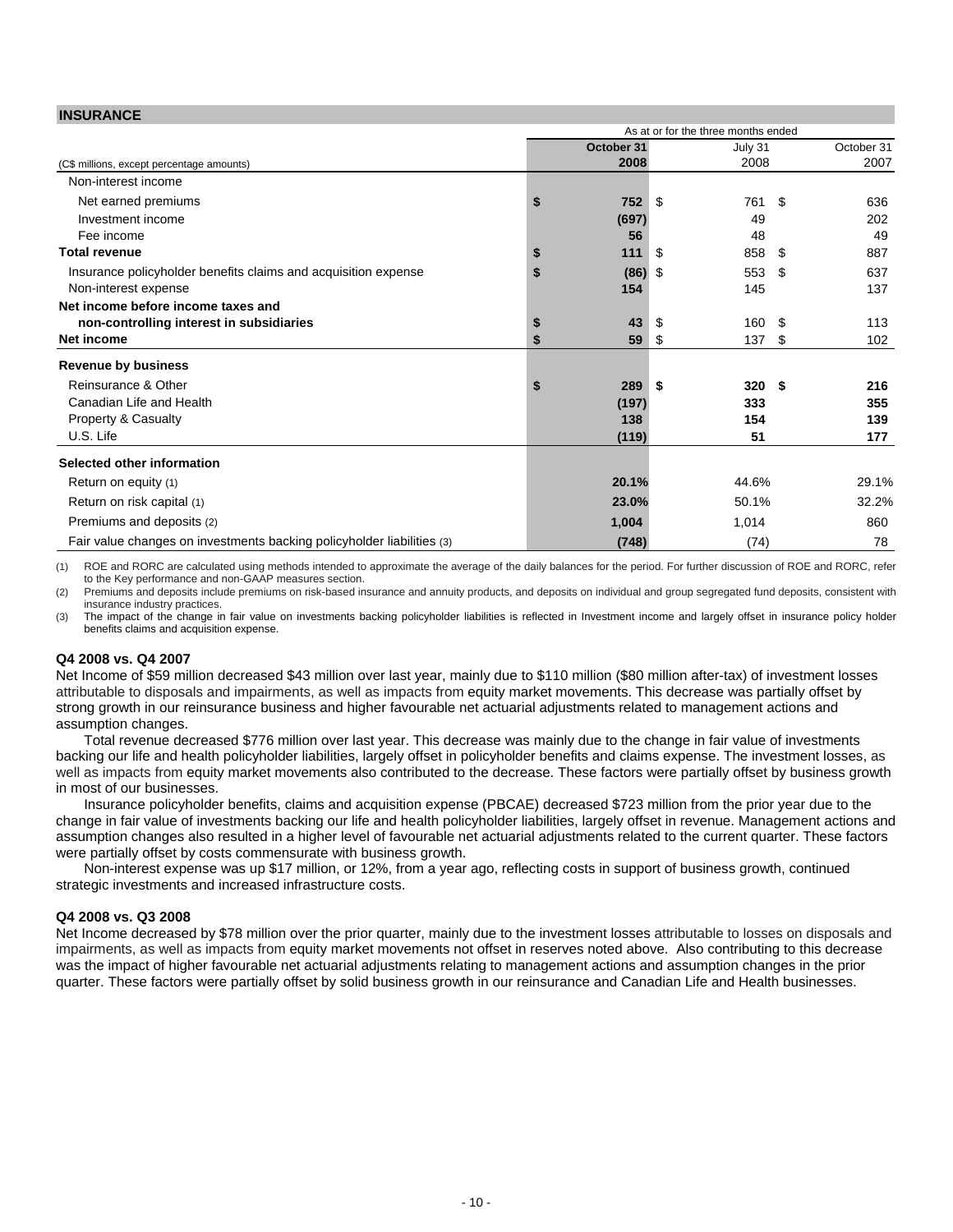### **INTERNATIONAL BANKING**

|                                                     | As at or for the three months ended |            |    |           |      |            |  |
|-----------------------------------------------------|-------------------------------------|------------|----|-----------|------|------------|--|
|                                                     |                                     | October 31 |    | July 31   |      | October 31 |  |
| (C\$ millions, except percentage amounts)           |                                     | 2008       |    | 2008      |      | 2007       |  |
| Net interest income                                 | \$                                  | 437        | \$ | 347       | \$   | 239        |  |
| Non-interest income                                 |                                     | 35         |    | 233       |      | 216        |  |
| <b>Total revenue</b>                                | \$                                  | 472        | \$ | 580       | \$   | 455        |  |
| Provision for credit losses                         | \$                                  | 198        | \$ | 137       | \$   | 72         |  |
| Non-interest expense                                |                                     | 585        |    | 485       |      | 363        |  |
| Net (loss) income before income taxes and           |                                     |            |    |           |      |            |  |
| non-controlling interest in subsidiaries            | \$                                  | $(311)$ \$ |    | $(42)$ \$ |      | 20         |  |
| Net (loss) income                                   | \$                                  | $(206)$ \$ |    | $(16)$ \$ |      | 21         |  |
| <b>Revenue by business</b>                          |                                     |            |    |           |      |            |  |
| Banking (1)                                         | \$                                  | 281        | \$ | 341       | \$   | 269        |  |
| RBC Dexia IS (1)                                    |                                     | 191        |    | 239       |      | 186        |  |
| Selected average balances and other information (2) |                                     |            |    |           |      |            |  |
| Return on equity (3)                                |                                     | $(11.4)\%$ |    | (1.6)%    |      | 2.2%       |  |
| Return on risk capital (3)                          |                                     | $(34.9)\%$ |    | (3.8)%    |      | 3.8%       |  |
| Loans and acceptances (2)                           | \$                                  | 33,900     | \$ | 28,000    | - \$ | 20,500     |  |
| Deposits (2)                                        |                                     | 51,800     |    | 42,500    |      | 34,500     |  |
| Assets under administration - RBC (4)               |                                     | 11,200     |    | 9,400     |      |            |  |
| - RBC Dexia IS (5)                                  |                                     | 2,585,000  |    | 2,803,900 |      | 2,713,100  |  |
| Assets under management - RBC (6)                   |                                     | 3,900      |    | 3,400     |      |            |  |

|                                                             | Q4 2008 vs. | Q4 2008 vs. |
|-------------------------------------------------------------|-------------|-------------|
| Impact of US\$ and Euro translation on selected items       | Q3 2008     | Q4 2007     |
| Increased (decreased) total revenue                         | $(3)$ \$    |             |
| Increased (decreased) non-interest expense                  | 20          |             |
| Increased (decreased) net income                            | (29)        | (42)        |
| Percentage change in average US\$ equivalent of C\$1.00 (7) | (9)%        | $(10)\%$    |
| Percentage change in average Euro equivalent of C\$1.00 (7) | 3%          | $(8)\%$     |

(1) RBC Dexia IS and RBTT results are reported on a one-month lag.

(2) Average amounts are calculated using methods intended to approximate the average of the daily balances for the period.

(3) ROE and RORC are calculated using methods intended to approximate the average of the daily balances for the period. For further discussion of ROE and RORC, refer to the Key performance and non-GAAP measures section.

(4) AUA – RBC represents the AUA for RBTT on a one-month lag.

(5) AUA – RBC Dexia IS represents the total AUA of the joint venture on a one-month lag, of which we have a 50% ownership interest.

(6) AUM – RBC represents the AUM for RBTT on a one-month lag.<br>(7) Average amounts are calculated using month-end spot rates for

Average amounts are calculated using month-end spot rates for the period.

### **Q4 2008 vs. Q4 2007**

Net loss of \$206 million compares to net income of \$21 million a year ago. The decrease in earnings, predominantly in our U.S. banking business, was mainly attributable to writedowns and losses of \$244 million (\$168 million after-tax) on our investment portfolios and significantly higher provision for credit losses. These factors were partially offset by earnings from our RBTT and ANB acquisitions.

Total revenue increased \$17 million, or 4%, over the prior year, primarily due to loan and deposit growth from our RBTT and ANB acquisitions. This was partly offset by the writedowns and losses on our investment portfolios.

Provision for credit losses of \$198 million, over 92% relating to our U.S. banking operations, increased \$126 million from a year ago, reflecting higher impaired loans in our U.S. residential builder finance business and in our U.S. commercial and retail loan portfolios due to the continued housing market downturn and ongoing deteriorating economic conditions.

Non-interest expense increased \$222 million from a year ago, mainly due to higher costs in support of business growth, reflecting the inclusion of our RBTT and ANB acquisitions and related integration costs.

#### **Q4 2008 vs. Q3 2008**

Net loss of \$206 million compares to net loss of \$16 million in the third quarter. The decrease in earnings was mainly attributable to additional writedowns and losses on our investment portfolios and increased provision for credit losses of \$61 million, predominantly in our U.S. banking business. These factors were partially offset by a full quarter of earnings from RBTT. Revenue from RBC Dexia IS decreased primarily due to seasonally higher securities lending in the prior quarter, and lower custody revenue in the current quarter reflecting lower client asset levels.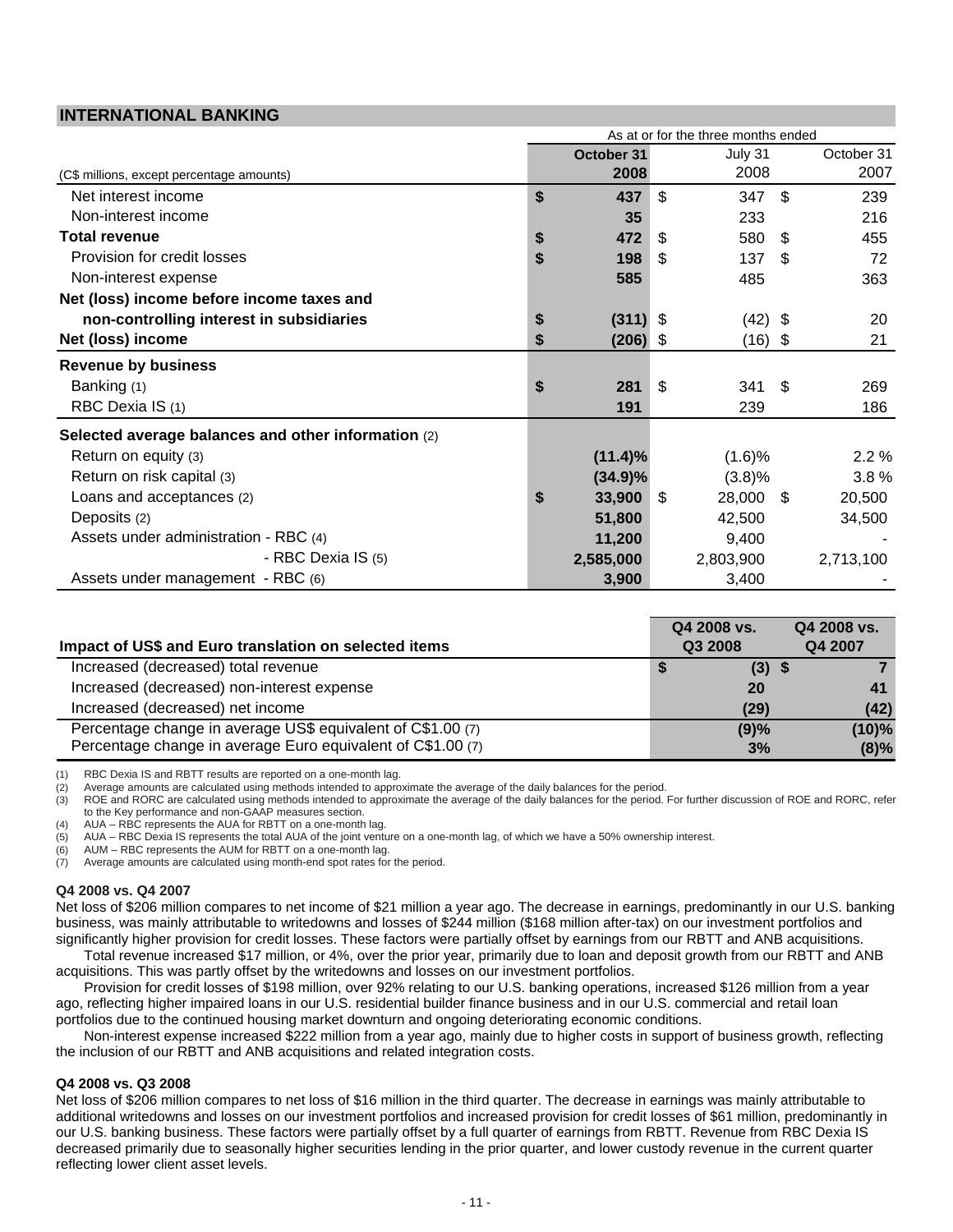### **CAPITAL MARKETS**

|                                                     | As at or for the three months ended |              |            |            |     |         |  |  |
|-----------------------------------------------------|-------------------------------------|--------------|------------|------------|-----|---------|--|--|
|                                                     |                                     | October 31   | October 31 |            |     |         |  |  |
| (C\$ millions, except percentage amounts)           |                                     | 2008         |            | 2008       |     | 2007    |  |  |
| Net interest income (1)                             | \$                                  | 648          | \$         | 452        | -\$ | 223     |  |  |
| Non-interest income                                 |                                     | 542          |            | 681        |     | 596     |  |  |
| Total revenue (1)                                   | \$                                  | 1,190        | -\$        | 1,133      | -S  | 819     |  |  |
| Provision for (recovery of) credit losses           | \$                                  | 77           | \$         | 20         | -\$ | (2)     |  |  |
| Non-interest expense                                |                                     | 124          |            | 717        |     | 584     |  |  |
| Net income before income taxes and non-controlling  |                                     |              |            |            |     |         |  |  |
| interest in subsidiaries (1)                        | \$                                  | 989          | - \$       | 396        | \$  | 237     |  |  |
| Net income                                          | \$                                  | 584          | \$         | 269        | \$  | 186     |  |  |
| <b>Revenue by business</b>                          |                                     |              |            |            |     |         |  |  |
| <b>Global Markets</b>                               | \$                                  | 545          | - \$       | 630        | -S  | 334     |  |  |
| Global Investment Banking and Equity Markets        |                                     | 394          |            | 375        |     | 415     |  |  |
| Other                                               |                                     | 251          |            | 128        |     | 70      |  |  |
| Selected average balances and other information (2) |                                     |              |            |            |     |         |  |  |
| Return on equity (3)                                |                                     | 34.6%        |            | 17.7%      |     | 15.4%   |  |  |
| Return on risk capital (3)                          |                                     | 40.5%        |            | 20.8%      |     | 19.3%   |  |  |
| <b>Trading securities</b>                           | \$                                  | $133,600$ \$ |            | 138,700 \$ |     | 146,400 |  |  |
| Loans and acceptances                               |                                     | 41,900       |            | 37,900     |     | 32,600  |  |  |
| Deposits                                            |                                     | 135,000      |            | 131,100    |     | 121,500 |  |  |

| Impact of US\$ and British pound translation on selected items (1)   | Q4 2008 vs.<br>Q3 2008 | Q4 2008 vs.<br>Q4 2007 |
|----------------------------------------------------------------------|------------------------|------------------------|
| Increased (decreased) total revenue (1)                              | 9                      |                        |
| Increased (decreased) non-interest expense                           |                        |                        |
| Increased (decreased) net income                                     | (3)                    | (4)                    |
| Percentage change in average US\$ equivalent of C\$1.00 (4)          | (9)%                   | $(10)\%$               |
| Percentage change in average British pound equivalent of C\$1.00 (4) | 5%                     | 6%                     |

(1) Taxable equivalent basis. For further information, refer to the How we measure and report our business segments section in our 2008 Annual Report.

(2) Average amounts are calculated using methods intended to approximate the average of the daily balances for the period.

(3) ROE and RORC are calculated using methods intended to approximate the average of the daily balances for the period. For further discussion of ROE and RORC, refer to the Key performance and non-GAAP measures section.

(4) Average amounts are calculated using month-end spot rates for the period.

### **Q4 2008 vs. Q4 2007**

Net income of \$584 million was up \$398 million from a year ago, resulting from improved performance in certain of our fixed income and foreign exchange businesses, the reduction of the Enron-related litigation provision by \$542 million (\$252 million after-tax and related compensation adjustments), gains on credit derivatives contracts of \$264 million (\$105 million after-tax and compensation adjustments) recorded at fair value used to economically hedge our corporate lending portfolio and gains of \$220 million (\$94 million after-tax and compensation adjustments) related to the fair value of adjustments on RBC debt designated as held-for-trading. This growth was partially offset by weaker results in our origination and equity trading businesses, a higher effective tax rate, significantly higher writedowns of \$605 million (\$257 after-tax and related compensation adjustments) compared with \$393 last year (\$173 after-tax and related compensation adjustments), and increased provision for credit losses.

 Total revenue of \$1,190 million, was up \$371 million over the prior year, mainly due to the items noted above. This growth was partially offset by weaker results in our equity trading businesses, higher writedowns as noted above and weaker equity origination activity.

 Provision for credit losses of \$77 million compared to a recovery of \$2 million in the prior year. The provision largely relates to specific corporate loan accounts in Canada and the U.S., and \$25 million of the provision relates to loans extended under liquidity facilities drawn on by RBC-administered multi-seller asset-backed commercial paper (ABCP) conduit programs.

 Non-interest expense of \$124 million, was down \$460 million over the prior year, mainly due to the reduction of the Enronrelated litigation provision, partially offset by higher infrastructure investments in certain businesses including acquisitions, sundry losses and a \$16.5 million (\$11 million after-tax) charge relating to the auction rate securities settlement with U.S. regulators, as fully described in the 2008 Annual Report.

#### **Q4 2008 vs. Q3 2008**

Net income of \$584 million, was up \$315 million from the prior quarter, primarily due to the reduction of the Enron-related litigation provision, higher revenues in certain fixed income and foreign exchange businesses, gains related to the fair value of adjustments on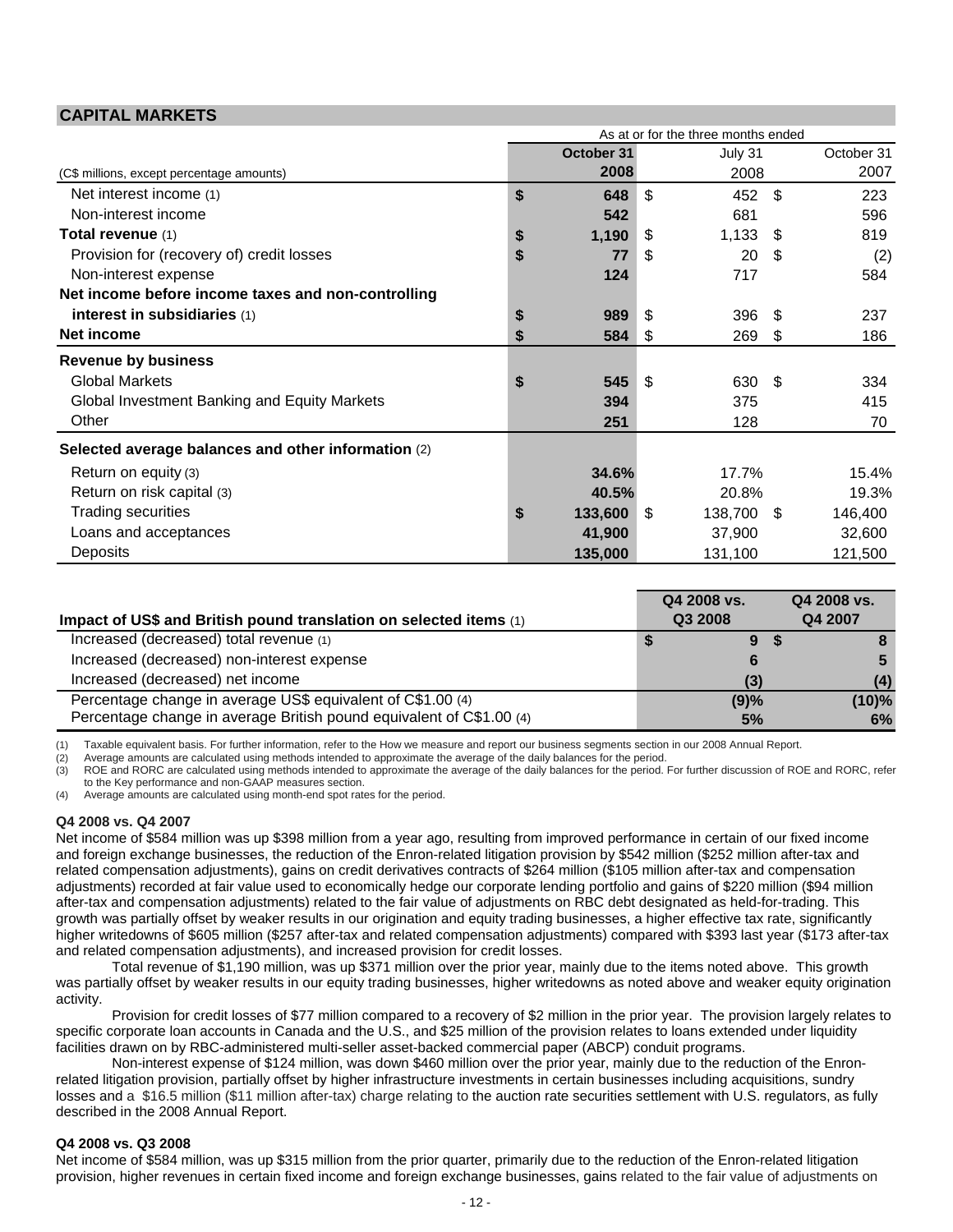RBC debt designated as held-for-trading, gains on credit derivatives contracts recorded at fair value used to economically hedge our corporate lending portfolio and lower variable compensation. These factors were partially offset by weaker results in our equity trading businesses, higher writedowns, a higher effective tax rate and higher provision for credit losses.

### **CORPORATE SUPPORT**

|                                                                               |    |            |     | As at or for the three months ended |     |            |
|-------------------------------------------------------------------------------|----|------------|-----|-------------------------------------|-----|------------|
|                                                                               |    | October 31 |     | July 31                             |     | October 31 |
| (C\$ millions)                                                                |    | 2008       |     | 2008                                |     | 2007       |
| Net interest income (1)                                                       | \$ | $(210)$ \$ |     | $(302)$ \$                          |     | (215)      |
| Non-interest income                                                           |    | 32         |     | 181                                 |     | 117        |
| Total revenue (1)                                                             | \$ | $(178)$ \$ |     | $(121)$ \$                          |     | (98)       |
| Provision for (recovery of) credit losses                                     |    | 119        |     | (28)                                |     | (20)       |
| Non-interest expense                                                          |    | 46         |     | (19)                                |     | 56         |
| Net loss before income taxes and non-controlling interest in subsidiaries (1) | S  | $(343)$ \$ |     | $(74)$ \$                           |     | (134)      |
| Net (loss) income                                                             | S  | $(109)$ \$ |     | $(23)$ \$                           |     | 38         |
| <b>Securitization</b>                                                         |    |            |     |                                     |     |            |
| Total securitizations sold and outstanding (2)                                | S  | 15.196     | \$. | 18.832                              | \$. | 14.239     |
| New securitization activity in the period (3)                                 |    | 1,877      |     | 1,699                               |     | 730        |

(1) Taxable equivalent basis. For further information, refer to the How we measure and report our business segments section in our 2008 Annual Report. These amounts include the elimination of the adjustment related to the gross-up of certain tax-advantaged income (Canadian taxable corporate dividends) recorded in Capital Markets. The amount for the three months ended October 31, 2008 was \$102 million (July 31, 2008 – \$86 million; October 31, 2007 – \$117 million).

(2) Total securitizations sold and outstanding comprises credit card loans and residential mortgages.

(3) New securitization activity comprises residential mortgages and credit card loans securitized and sold in the quarter. For further details, refer to Note 5 to our Consolidated Financial Statements in our 2008 Annual Report.

### **Q4 2008**

Net loss of \$109 million included a general allowance of \$145 million (\$98 million after-tax) related to volume growth and weaker credit quality over prior periods in our Canadian retail portfolio and weakness in our U.S. banking portfolio. The net loss also included writedowns of \$154 million (\$107 million after-tax), a foreign currency translation loss related to our U.S. dollar-denominated deposits used to fund certain AFS securities and writedowns of \$30 million (\$20 million after-tax) related to the cancellation of the Canadian industry-wide payment initiative in the current quarter. These losses were largely offset by gains of \$111 million (\$76 million after-tax) related to the fair value of adjustments on RBC debt designated as held-for-trading, gains on securitization activity, and gains due to the change in fair value of derivatives related to economic hedges. The fair value of these items and related gains and losses were primarily driven by the impact of the current market environment. We also had a net gain on income tax amounts largely related to enterprise funding activities that were not allocated to the business segments.

### **Q3 2008**

Net loss of \$23 million included writedowns of \$103 million (\$77 million after-tax) on our exposure to U.S. MBS. These writedowns were partially offset by gains related to the change in fair value of derivatives due to economic hedges, income tax amounts related to enterprise funding activities that were not allocated to the segments and gains related to the fair value of adjustments on RBC debt designated as held-for-trading.

### **Q4 2007**

Net income of \$38 million in the quarter mainly related to enterprise funding activities that were not allocated to the business segments and was partially offset by higher capital taxes which were also not allocated to the business segments.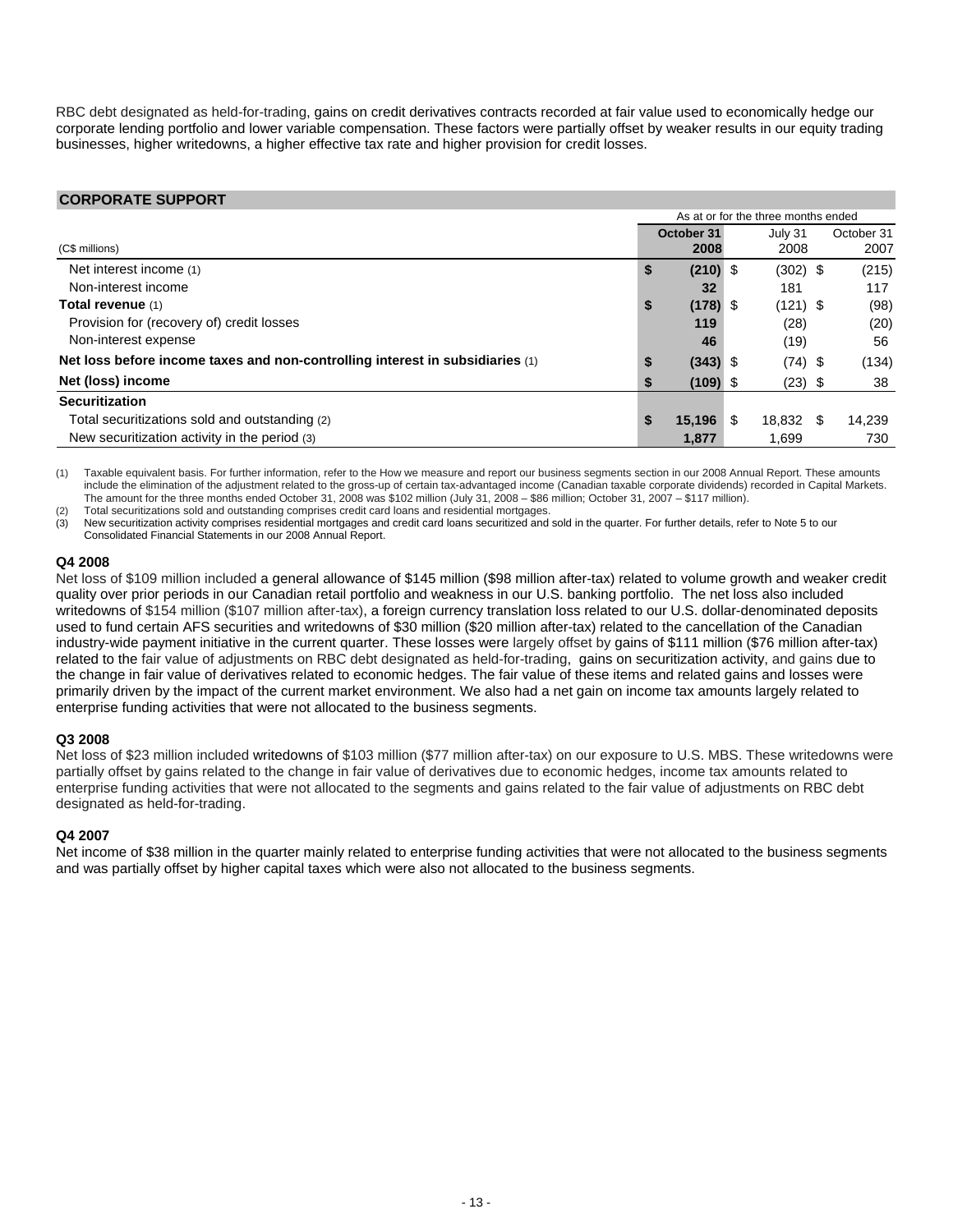#### **Key performance and non-GAAP measures**

**Key performance measures – Return on Equity (ROE) and Return on Risk Capital (RORC):** We measure and evaluate the performance of our consolidated operations and each business segment using a number of financial metrics such as net income, return on equity (ROE) and return on risk capital (RORC). We use ROE and RORC, at both the consolidated and segment levels, as a measure of return on total capital invested in our businesses. The business segment ROE and RORC measures are viewed as useful measures for supporting investment and resource allocation decisions because they adjust for certain items that may affect comparability between business segments and certain competitors. RORC does not have a standardized meaning under GAAP and may not be comparable to similar measures disclosed by other financial institutions.

Our consolidated ROE calculation is based on net income available to common shareholders divided by total average common equity for the period. Business segment ROE calculations are based on net income available to common shareholders divided by average attributed capital for the period. For each segment, average attributed capital, or Economic Capital, includes attributed risk capital required to underpin various risks as described in the Capital Management section in our 2008 Annual Report and amounts invested in goodwill and intangibles.

RORC is used to measure returns on capital required to support the risks related to ongoing operations. Our RORC calculations are based on net income available to common shareholders divided by attributed risk capital (which excludes goodwill and intangibles and unattributed capital).

The attribution of capital and risk capital involves the use of assumptions, judgments and methodologies that are regularly reviewed and revised by management as necessary. Changes to such assumptions, judgments and methodologies can have a material effect on the segment ROE and RORC information that we report. Other companies that disclose information on similar attributions and related return measures may use different assumptions, judgments and methodologies.

See our 2008 Annual Report for further information. The following table provides a summary of the ROE and RORC calculations.

|                                               |    |            |                           |                          | For the three months ended |                |                |              | For the three months ended |            |
|-----------------------------------------------|----|------------|---------------------------|--------------------------|----------------------------|----------------|----------------|--------------|----------------------------|------------|
|                                               |    |            |                           |                          | October 31                 |                |                |              | July 31                    | October 31 |
|                                               |    |            |                           |                          | 2008                       |                |                |              | 2008                       | 2007       |
|                                               |    | Canadian   | Wealth                    |                          | International              | Capital        | Corporate      |              |                            |            |
| (C\$ millions, except percentage amounts) (1) |    |            | <b>Banking Management</b> | Insurance                | <b>Banking</b>             | <b>Markets</b> | <b>Support</b> | <b>Total</b> | Total                      | Total      |
| Net income available to common shareholders   |    | 669        | 112S                      | 58 \$                    | $(213)$ \$                 | 577 \$         | $(110)$ \$     | 1,093        | $1,235$ \$                 | 1,300      |
| Average risk capital (2)                      | -S | $5,250$ \$ | $1,050$ \$                | $1,000$ \$               | $2,450$ \$                 | $5,650$ \$     | 1,100S         | 16.500       | \$<br>15,750 \$            | 14,400     |
| add: Unattributed capital                     |    |            |                           | $\overline{\phantom{0}}$ |                            |                | 50             | 50           | 1,250                      | 2,600      |
| Goodwill and intangible capital               |    | 1,800      | 2,600                     | 150                      | 5,000                      | 1,000          |                | 10,550       | 8,400                      | 5,450      |
| Average equity (3)                            |    | $7,050$ \$ | $3,650$ \$                | $1,150$ \$               | $7,450$ \$                 | $6,650$ \$     | $1,150$ \$     | 27,100       | 25,400 \$                  | 22,450     |
| Return on equity (ROE) (4)                    |    | 37.7%      | 12.3%                     | 20.1%                    | $(11.4)\%$                 | 34.6%          | $(38.3)\%$     | 16.1%        | 19.4%                      | 23.0%      |
| Return on risk capital (RORC) (5)             |    | 50.8%      | 42.8%                     | 23.0%                    | $(34.9)\%$                 | 40.5%          | n.m.           | 26.3%        | 31.1%                      | 35.8%      |

(1) Average risk capital, Goodwill and intangible capital, and Average equity represent rounded figures. These amounts are calculated using methods intended to approximate the average of the daily balances for the period. ROE and RORC measures are based on actual balances before rounding.

(2) Average risk capital includes credit, market (trading and non-trading), insurance, operational and business and fixed assets risk capital. For further details refer to the Risk, capital and liquidity management section of our 2008 Annual Report.

The amounts for the segments are referred to as attributed capital or economic capital.

(4) Our quarterly consolidated ROE calculation is based on annualized quarterly net income available to common shareholders divided by total average common equity for the period. Our quarterly segment ROE calculations are based on annualized quarterly net income available to common shareholders divided by capital attributed to the segment for the period.

(5) Our quarterly RORC calculations are based on annualized quarterly net income available to common shareholders divided by attributed (average) risk capital. n.m. not meaningful

### **Non-GAAP measures**

We use and report certain non-GAAP financial measures discussed below, consistent with our management framework. These measures do not have standardized meanings under GAAP and are not necessarily comparable with similar information disclosed by other financial institutions.

In the fourth quarter of 2007, the Visa restructuring gain and the charge to increase the credit card customer loyalty reward program liability impacted our results. The following table provides a reconciliation of net income for Canadian Banking and net income and revenue for banking-related operations of Canadian Banking excluding these items. Management believes identifying and adjusting for these items enhances the comparability of our financial performance in Q4 2008 and 2008 relative to prior periods.

|                                             |                  | For the three months ended |            | For the year ended |                |      |                  |      |                |            |            |      |          |
|---------------------------------------------|------------------|----------------------------|------------|--------------------|----------------|------|------------------|------|----------------|------------|------------|------|----------|
|                                             | October 31, 2008 |                            | October 31 |                    |                |      | October 31, 2008 |      |                | October 31 |            |      |          |
|                                             |                  | 2008                       |            | 2007               |                | 2008 |                  | 2007 |                |            |            |      |          |
|                                             | Canadian         | Canadian                   |            | Canadian           | Canadian       |      | Canadian         |      | Canadian       |            | Canadian   |      | Canadian |
|                                             | <b>Banking</b>   | <b>Banking</b>             |            | <b>Banking</b>     | <b>Banking</b> |      | <b>Banking</b>   |      | <b>Banking</b> |            | Banking    |      | Banking  |
| (C\$ millions)                              | net income       | revenue                    |            | net income         | revenue        |      | net income       |      | revenue        |            | net income |      | revenue  |
| GAAP reported amounts                       | 676              | $2,449$ \$                 |            | 797 \$             | 2,566          |      | $2,662$ \$       |      | 9,586 \$       |            | $2,545$ \$ |      | 9,329    |
| Exclude:                                    |                  |                            |            |                    |                |      |                  |      |                |            |            |      |          |
| Visa Inc. restructuring gain                |                  |                            |            | 269                | 326            |      | (29)             |      | (30)           |            | 269        |      | 326      |
| Liability adjustment related to credit card |                  |                            |            |                    |                |      |                  |      |                |            |            |      |          |
| customer loyalty reward program             |                  |                            |            | (79)               | (121)          |      |                  |      |                |            | (79)       |      | (121)    |
| Amounts excluding the impacts of            |                  |                            |            |                    |                |      |                  |      |                |            |            |      |          |
| items noted above                           | 676              | $2,449$ \$                 |            | 607<br>- 35        | 2,361          |      | $2,691$ \$       |      | $9,616$ \$     |            | 2,355      | - \$ | 9,124    |

Our defined operating leverage refers to the difference between our revenue growth rate (as adjusted) and non-interest expense growth rate (as adjusted). Revenue is presented on a taxable equivalent basis, while the impact of consolidated variable interest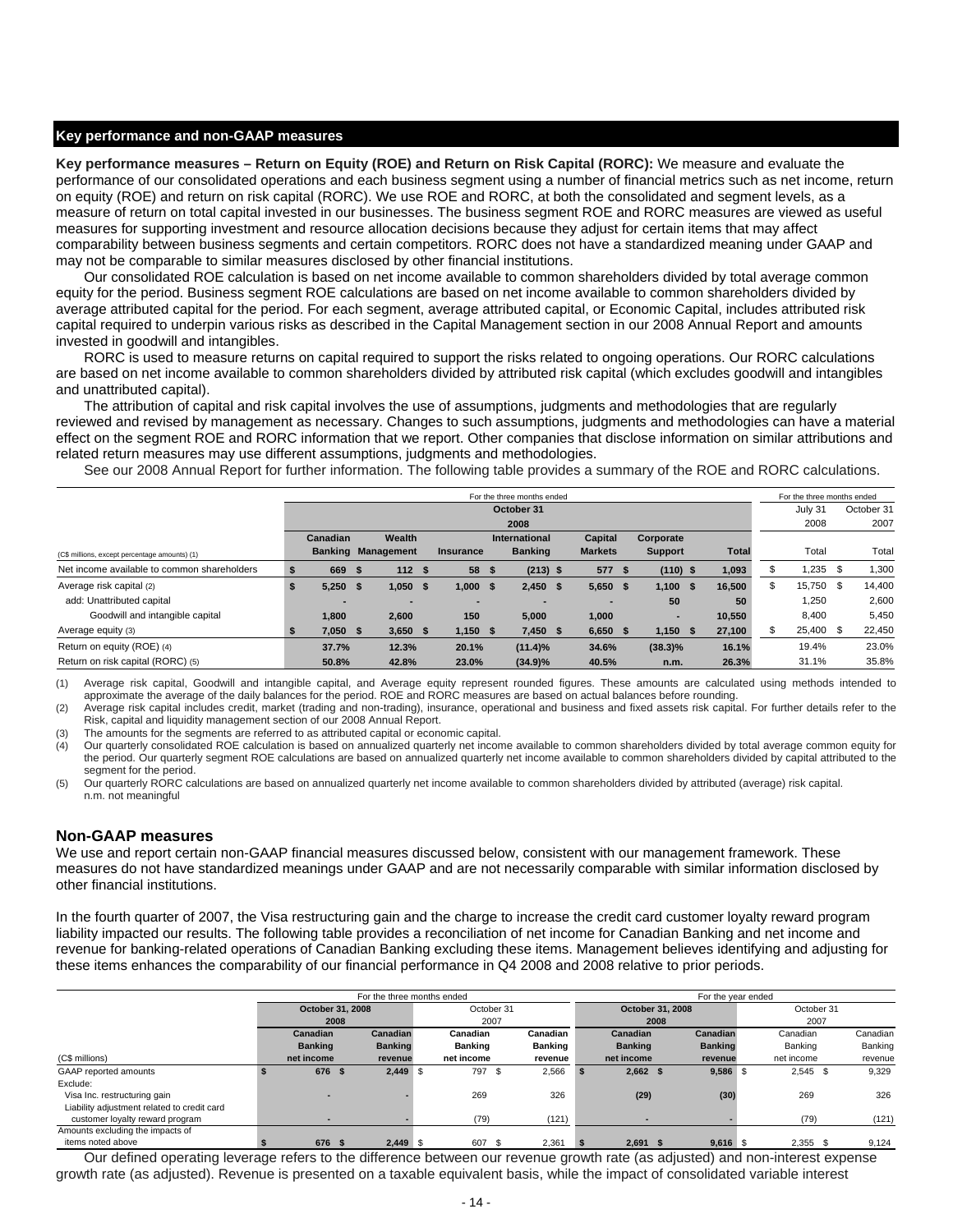entities (VIE) is excluded as they have no material impact on our earnings. Insurance results are excluded as certain changes in revenue can be largely offset in Insurance policyholder benefits, claims and acquisition expense, which is not captured in our defined operating leverage calculation.

The following table shows the defined operating leverage ratio calculation.

| For the year ended                                             |    |                         |                      |           |  |  |  |  |  |
|----------------------------------------------------------------|----|-------------------------|----------------------|-----------|--|--|--|--|--|
| (C\$ millions, except percentage amounts)                      |    | <b>October 31, 2008</b> | October 31, 2007 (1) | Change    |  |  |  |  |  |
| <b>Total revenue</b>                                           | \$ | $21,582$ \$             | 22.462               |           |  |  |  |  |  |
| Add: teb adjustment                                            |    | 410                     | 332                  |           |  |  |  |  |  |
| Less: Revenue related to VIEs                                  |    | (48)                    | 31                   |           |  |  |  |  |  |
| Less: Insurance revenue                                        |    | 2,610                   | 3,192                |           |  |  |  |  |  |
| Less: Impact of the financial instruments accounting standards |    |                         | 83                   |           |  |  |  |  |  |
| Total revenue (adjusted)                                       |    | $19,430$ \$             | 19,488               | (0.3)%    |  |  |  |  |  |
| Non-interest expense                                           | \$ | 12,351                  | 12,473<br>- \$       |           |  |  |  |  |  |
| less: Insurance-related non-interest expense                   |    | 576                     | 537                  |           |  |  |  |  |  |
| Non-interest expense (adjusted)                                |    | $11,775$ \$             | 11.936               | $(1.3)\%$ |  |  |  |  |  |
| Defined operating leverage for the year ended October 31, 2008 |    |                         |                      | 1.0%      |  |  |  |  |  |

(1) Revenue in 2007 excluded accounting adjustments related to the financial instruments accounting standards.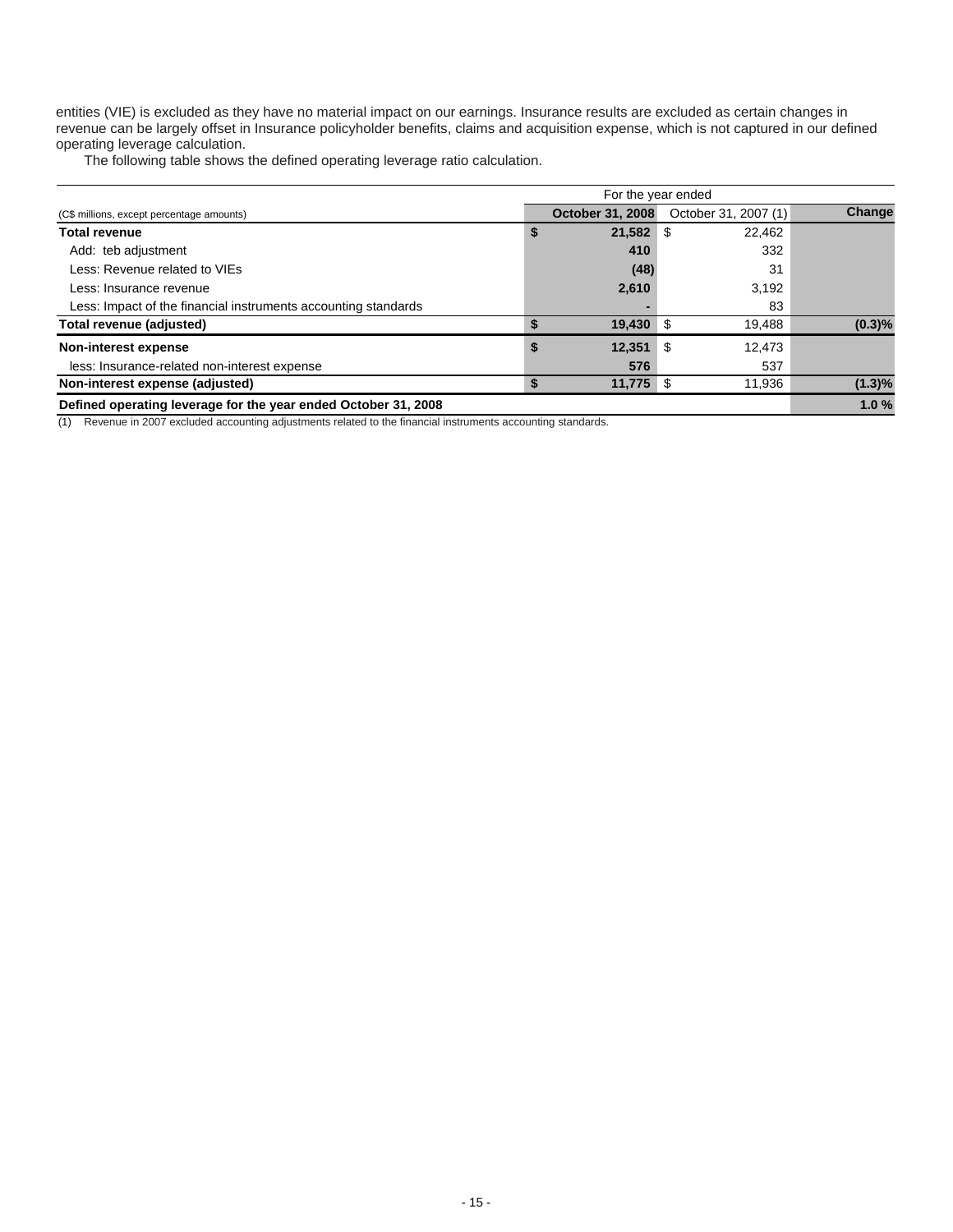| <b>CONSOLIDATED BALANCE SHEETS</b>                                                   |                     |                    |                     |
|--------------------------------------------------------------------------------------|---------------------|--------------------|---------------------|
|                                                                                      | October 31          | $July$ 31          | October 31          |
| (C\$ millions)                                                                       | 2008(1)             | 2008 (2)           | 2007(1)             |
| Assets                                                                               |                     |                    |                     |
| Cash and due from banks                                                              | \$<br>11,086 \$     | 7,571 \$           | 4,226               |
| Interest-bearing deposits with banks                                                 | 20,041              | 13,326             | 11,881              |
| <b>Securities</b>                                                                    |                     |                    |                     |
| Trading                                                                              | 122,508             | 137,498            | 147,485             |
| Available-for-sale                                                                   | 48,626              | 38,879             | 30,770              |
|                                                                                      | 171,134             | 176,377            | 178,255             |
| Assets purchased under reverse repurchase agreements and securities borrowed         | 44,818              | 56,207             | 64,313              |
| Loans                                                                                |                     |                    |                     |
| Retail                                                                               | 195,455             | 190,669            | 169,462             |
| Wholesale                                                                            | 96,300              | 81,603             | 69,967              |
|                                                                                      | 291,755             | 272,272            | 239,429             |
| Allowance for loan losses                                                            | (2, 215)<br>289,540 | (1,859)<br>270,413 | (1, 493)<br>237,936 |
|                                                                                      |                     |                    |                     |
| Other                                                                                |                     |                    |                     |
| Customers' liability under acceptances<br>Derivatives                                | 11,285<br>136,134   | 10,517<br>69,099   | 11,786<br>66,585    |
| Premises and equipment, net                                                          | 3,260               | 2,952              | 2,131               |
| Goodwill                                                                             | 9,977               | 8,859              | 4,752               |
| Other intangibles                                                                    | 1,253               | 1,217              | 628                 |
| Other assets                                                                         | 25,331              | 20,254             | 17,853              |
|                                                                                      | 187,240             | 112,898            | 103,735             |
|                                                                                      | \$<br>723,859 \$    | 636,792 \$         | 600,346             |
| Liabilities and shareholders' equity                                                 |                     |                    |                     |
| <b>Deposits</b>                                                                      |                     |                    |                     |
| Personal                                                                             | \$<br>139,036 \$    | 126,140 \$         | 116,557             |
| Business and government                                                              | 269,994             | 258,420            | 219,886             |
| Bank                                                                                 | 29,545              | 24,531             | 28,762              |
|                                                                                      | 438,575             | 409,091            | 365,205             |
| Other                                                                                |                     |                    |                     |
| Acceptances                                                                          | 11,285              | 10,517             | 11,786              |
| Obligations related to securities sold short                                         | 27,507              | 41,696             | 44,689              |
| Obligations related to assets sold under repurchase agreements and securities loaned | 32,053              | 27,815             | 37,033              |
| Derivatives                                                                          | 128,705             | 66,623             | 72,010              |
| Insurance claims and policy benefit liabilities<br>Other liabilities                 | 7,385<br>35,689     | 7,608<br>32,732    | 7,283<br>28,483     |
|                                                                                      | 242,624             | 186,991            | 201,284             |
| <b>Subordinated debentures</b>                                                       | 8,131               | 7,925              | 6,235               |
| <b>Trust capital securities</b>                                                      | 1,400               | 1,400              | 1,400               |
| <b>Preferred share liabilities</b>                                                   |                     | 300                | 300                 |
| Non-controlling interest in subsidiaries                                             | 2,371               | 2,355              | 1,483               |
| Shareholders' equity                                                                 |                     |                    |                     |
| <b>Preferred shares</b>                                                              | 2,663               | 2,263              | 2,050               |
| Common shares (shares issued - 1,341,260,229; 1,338,308,192 and 1,276,260,033)       | 10,384              | 10,308             | 7,300               |
| Contributed surplus                                                                  | 242                 | 251                | 235                 |
| Treasury shares - preferred (shares held -259,700; 489,400 and 248,800)              | (5)                 | (10)               | (6)                 |
| - COMMON (shares held - 2,258,047; 2,018,771 and 2,444,320)                          | (104)               | (98)               | (101)               |
| Retained earnings<br>Accumulated other comprehensive income (loss)                   | 19,936<br>(2,358)   | 19,517<br>(3,501)  | 18,167<br>(3,206)   |
|                                                                                      | 30,758              | 28,730             | 24,439              |
|                                                                                      | \$<br>723,859 \$    | 636,792 \$         | 600,346             |

(1) Derived from audited financial statements

(2) Unaudited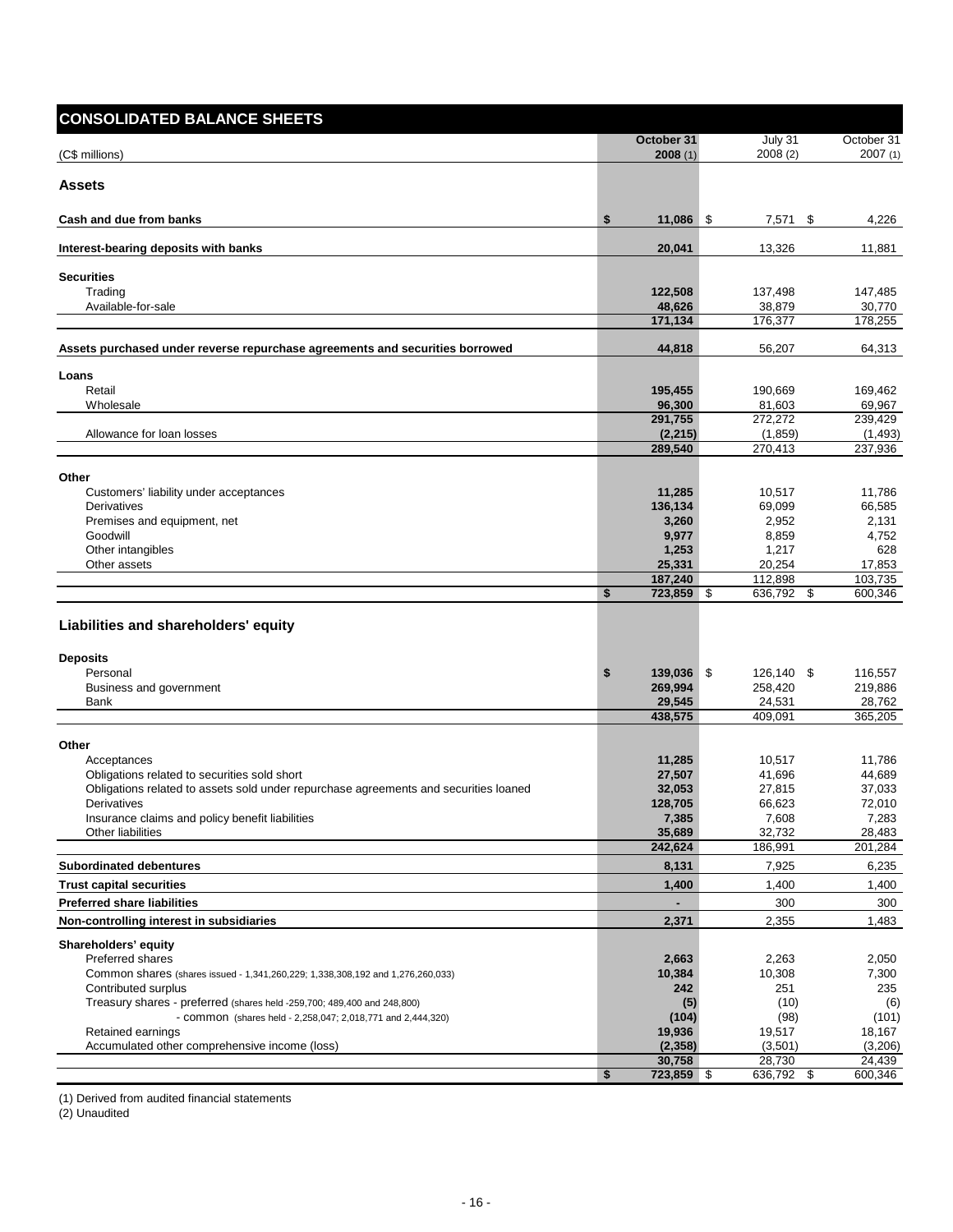# **CONSOLIDATED STATEMENTS OF INCOME**

|                                                                 |                  | For the three months ended (1) |              | For the year ended (2) |                |
|-----------------------------------------------------------------|------------------|--------------------------------|--------------|------------------------|----------------|
|                                                                 | October 31       | July 31                        | October 31   | October 31             | October 31     |
| (C\$ millions)                                                  | 2008             | 2008                           | 2007         | 2008                   | 2007           |
|                                                                 |                  |                                |              |                        |                |
| Interest income<br>Loans                                        | \$<br>$3,843$ \$ | $3,517$ \$                     | 3,895        | \$<br>14.983 \$        | 14,724         |
| <b>Securities</b>                                               | 1,711            | 1,619                          | 1,891        | 6,974                  | 7,665          |
| Assets purchased under reverse repurchase agreements            |                  |                                |              |                        |                |
| and securities borrowed                                         | 586              | 674                            | 854          | 2,889                  | 3,620          |
| Deposits with banks                                             | 128              | 100                            | 141          | 498                    | 538            |
|                                                                 | 6,268            | 5,910                          | 6,781        | 25,344                 | 26,547         |
|                                                                 |                  |                                |              |                        |                |
| <b>Interest expense</b><br>Deposits                             | 2,792            | 2,813                          | 3,568        | 12,158                 | 13,770         |
| Other liabilities                                               | 666              | 704                            | 1,130        | 3,472                  | 4,737          |
| Subordinated debentures                                         | 101              | 92                             | 85           | 354                    | 338            |
|                                                                 | 3,559            | 3,609                          | 4,783        | 15,984                 | 18,845         |
| Net interest income                                             | 2,709            | 2,301                          | 1,998        | 9,360                  | 7,702          |
|                                                                 |                  |                                |              |                        |                |
| Non-interest income                                             |                  |                                |              |                        |                |
| Insurance premiums, investment and fee income                   | 111              | 857                            | 887          | 2,609                  | 3,152          |
| Investment management and custodial fees                        | 449              | 450                            | 412          | 1,759                  | 1,579          |
| Mutual fund revenue                                             | 387              | 414<br>159                     | 373<br>68    | 1,561                  | 1,473<br>1,999 |
| Trading revenue<br>Securities brokerage commissions             | (526)<br>390     | 345                            | 324          | (408)<br>1,377         | 1,353          |
| Service charges                                                 | 371              | 349                            | 330          | 1,367                  | 1,303          |
| Underwriting and other advisory fees                            | 253              | 243                            | 301          | 875                    | 1,217          |
| Foreign exchange revenue, other than trading                    | 165              | 166                            | 139          | 646                    | 533            |
| Card service revenue                                            | 182              | 173                            | 43           | 648                    | 491            |
| Credit fees                                                     | 124              | 99                             | 74           | 415                    | 293            |
| Securitization revenue                                          | 171              | 103                            | 39           | 461                    | 261            |
| Net (loss) gain on available-for-sale securities                | (372)            | (136)                          | (24)         | (617)                  | 63             |
| Other                                                           | 655              | 389                            | 651          | 1,529                  | 1,043          |
| Non-interest income                                             | 2,360            | 3,611                          | 3,617        | 12,222                 | 14,760         |
| <b>Total revenue</b>                                            | 5,069            | 5,912                          | 5,615        | 21,582                 | 22,462         |
| <b>Provision for credit losses</b>                              | 619              | 334                            | 263          | 1,595                  | 791            |
| Insurance policyholder benefits, claims and acquisition expense | (86)             | 553                            | 637          | 1,631                  | 2,173          |
|                                                                 |                  |                                |              |                        |                |
| Non-interest expense                                            | 1,954            | 2,033                          |              |                        | 7,860          |
| Human resources<br>Equipment                                    | 334              | 280                            | 1,839<br>267 | 7,779<br>1,155         | 1,009          |
| Occupancy                                                       | 249              | 231                            | 226          | 926                    | 839            |
| Communications                                                  | 230              | 180                            | 203          | 749                    | 723            |
| Professional fees                                               | 169              | 132                            | 157          | 562                    | 530            |
| Outsourced item processing                                      | 105              | 77                             | 75           | 341                    | 308            |
| Amortization of other intangibles                               | 45               | 39                             | 24           | 135                    | 96             |
| Other                                                           | (97)             | 300                            | 302          | 704                    | 1,108          |
|                                                                 | 2,989            | 3,272                          | 3,093        | 12,351                 | 12,473         |
|                                                                 |                  |                                |              |                        |                |
| Income before income taxes                                      | 1,547            | 1,753                          | 1,622<br>255 | 6,005                  | 7,025<br>1,392 |
| income taxes                                                    | 428              | 442                            |              | <u>1,369 </u>          |                |
| Net income before non-controlling interest                      | 1,119            | 1,311                          | 1,367        | 4,636                  | 5,633          |
| Non-controlling interest in net income of subsidiaries          | (1)              | 49                             | 43           | 81                     | 141            |
| Net income                                                      | \$<br>$1,120$ \$ | $1,262$ \$                     | 1,324        | \$<br>$4,555$ \$       | 5,492          |
| Preferred dividends                                             | (27)             | (27)                           | (24)         | (101)                  | (88)           |
| Net income available to common shareholders                     | \$<br>$1,093$ \$ | $1,235$ \$                     | 1,300        | \$<br>$4,454$ \$       | 5,404          |
|                                                                 |                  |                                |              |                        |                |
| Average number of common shares (in thousands)                  | 1,337,753        | 1,323,293                      | 1,273,005    | 1,305,706              | 1,273,185      |
| Basic earnings per share (in dollars)                           | \$<br>$0.82$ \$  | $0.93$ \$                      | 1.02         | \$<br>$3.41 \quad$     | 4.24           |
|                                                                 |                  |                                |              |                        |                |
| Average number of diluted common shares (in thousands)          | 1,353,588        | 1,340,239                      | 1,287,442    | 1,319,744              | 1,289,314      |
| Diluted earnings per share (in dollars)                         | \$<br>$0.81$ \$  | $0.92$ \$                      | 1.01         | \$<br>$3.38\%$         | 4.19           |
| <b>Dividends per share (in dollars)</b>                         | \$<br>$0.50$ \$  | $0.50\quad$ \$                 | 0.50         | \$<br>2.00%            | 1.82           |

(1) Unaudited

(2) Derived from audited financial statements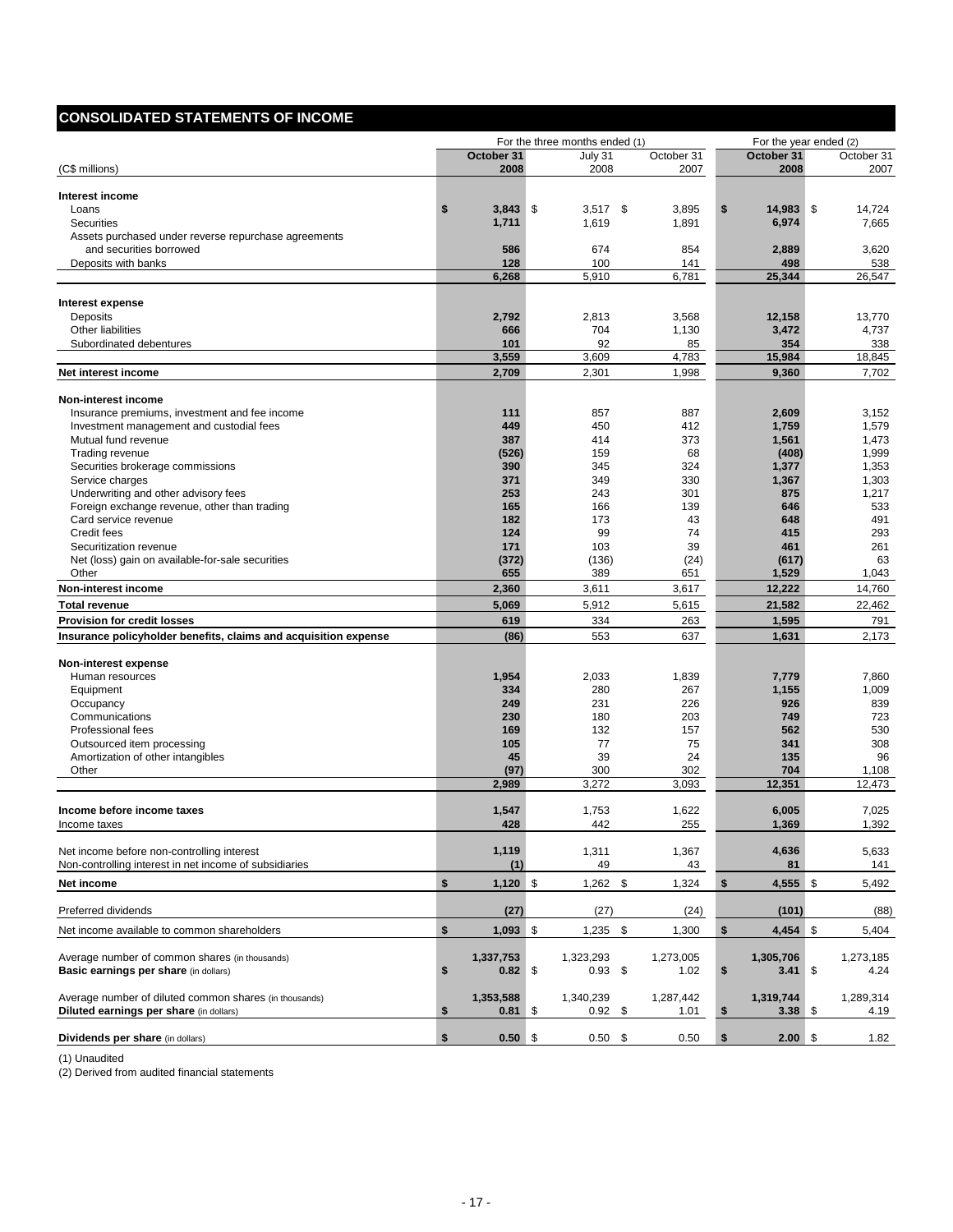# **CONSOLIDATED STATEMENTS OF COMPREHENSIVE INCOME**

|                                                                                                                      |            | For the three months ended (1) |             |       | For the year ended (2) |            |  |  |  |
|----------------------------------------------------------------------------------------------------------------------|------------|--------------------------------|-------------|-------|------------------------|------------|--|--|--|
|                                                                                                                      | October 31 | July 31                        | October 31  |       | October 31             | October 31 |  |  |  |
| (C\$ millions)                                                                                                       | 2008       | 2008                           | 2007        |       | 2008                   | 2007       |  |  |  |
| <b>Comprehensive income</b>                                                                                          |            |                                |             |       |                        |            |  |  |  |
| Net income                                                                                                           | $1,120$ \$ | $1,262$ \$                     | 1,324       |       | $4,555$ \$             | 5,492      |  |  |  |
| Other comprehensive income, net of taxes<br>Net change in unrealized (losses) gains on available-for-sale securities |            |                                |             |       |                        |            |  |  |  |
| Net unrealized (losses) gains on available-for-sale securities                                                       | (923)      | (248)                          |             | 48    | (1, 376)               | (93)       |  |  |  |
| Reclassification of losses (gains) on available-for-sale securities to income                                        | 252        | 99                             |             | 10    | 373                    | 28         |  |  |  |
|                                                                                                                      | (671)      | (149)                          |             | 58    | (1,003)                | (65)       |  |  |  |
| Foreign currency translation adjustments                                                                             |            |                                |             |       |                        |            |  |  |  |
| Unrealized foreign currency translation gains (losses)                                                               | 3,581      | 434                            | (2, 107)    |       | 5,080                  | (2,965)    |  |  |  |
| Reclassification of gains on foreign currency translation to income                                                  |            | (1)                            |             | (1)   | (3)                    | (42)       |  |  |  |
| Net foreign currency translation (losses) gains from hedging activities                                              | (1,678)    | (252)                          | 1,370       |       | (2,672)                | 1,804      |  |  |  |
|                                                                                                                      | 1,903      | 181                            |             | (738) | 2,405                  | (1,203)    |  |  |  |
| Net change in cash flow hedges                                                                                       |            |                                |             |       |                        |            |  |  |  |
| Net (losses) gains on derivatives designated as cash flow hedges                                                     | (125)      | (11)                           | (110)       |       | (603)                  | 80         |  |  |  |
| Reclassification to income of losses on derivatives designated as cash flow hedges                                   | 36         | 27                             |             |       | 49                     | 31         |  |  |  |
|                                                                                                                      | (89)       | 16                             | (107)       |       | (554)                  | 111        |  |  |  |
| Other comprehensive income (loss)                                                                                    | 1,143      | 48                             | (787)       |       | 848                    | (1, 157)   |  |  |  |
| Total comprehensive income                                                                                           | $2,263$ \$ | 1.310                          | 537<br>- \$ |       | $5,403$ \$             | 4,335      |  |  |  |

### **CONSOLIDATED STATEMENTS OF CHANGES IN SHAREHOLDERS' EQUITY**

|                                                                                     |                           | For the three months ended (1) |                |                  | For the year ended (2) |
|-------------------------------------------------------------------------------------|---------------------------|--------------------------------|----------------|------------------|------------------------|
|                                                                                     | October 31                | July 31                        | October 31     | October 31       | October 31             |
| (C\$ millions)                                                                      | 2008                      | 2008                           | 2007           | 2008             | 2007                   |
| <b>Preferred shares</b>                                                             |                           |                                |                |                  |                        |
| Balance at beginning of period                                                      | \$<br>2,263               | \$<br>$2,263$ \$               | 2,050          | $2,050$ \$<br>\$ | 1,050                  |
| Issued                                                                              | 400                       |                                |                | 613              | 1,150                  |
| Redeemed for cancellation                                                           |                           |                                |                |                  | (150)                  |
| Balance at end of period                                                            | 2,663                     | 2,263                          | 2,050          | 2,663            | 2,050                  |
| <b>Common shares</b>                                                                |                           |                                |                |                  |                        |
| Balance at beginning of period                                                      | 10,308                    | 8,184                          | 7.283          | 7.300            | 7,196                  |
| Issued                                                                              | 76                        | 2,124                          | 18             | 3,090            | 170                    |
| Purchased for cancellation                                                          |                           |                                | (1)            | (6)              | (66)                   |
| Balance at end of period                                                            | 10,384                    | 10,308                         | 7,300          | 10,384           | 7,300                  |
|                                                                                     |                           |                                |                |                  |                        |
| <b>Contributed surplus</b>                                                          | 251                       |                                | 235            | 235              | 292                    |
| Balance at beginning of period<br>Renounced stock appreciation rights               |                           | 245                            | (1)            |                  | (6)                    |
| Stock-based compensation awards                                                     | (3)<br>$\overline{4}$     | $\mathbf{1}$                   | $\overline{2}$ | (5)<br>14        | (46)                   |
| Other                                                                               | (10)                      | 5                              | (1)            | (2)              | (5)                    |
| Balance at end of period                                                            | 242                       | 251                            | 235            | 242              | 235                    |
|                                                                                     |                           |                                |                |                  |                        |
| Treasury shares - preferred                                                         |                           |                                |                |                  |                        |
| Balance at beginning of period                                                      | (10)                      | (7)                            | (3)            | (6)              | (2)                    |
| Sales                                                                               | 10                        | $\overline{2}$                 | $\overline{1}$ | 23               | 33                     |
| Purchases                                                                           | (5)                       | (5)                            | (4)            | (22)             | (37)                   |
| Balance at end of period                                                            | (5)                       | (10)                           | (6)            | (5)              | (6)                    |
| Treasury shares - common                                                            |                           |                                |                |                  |                        |
| Balance at beginning of period                                                      | (98)                      | (99)                           | (116)          | (101)            | (180)                  |
| Sales                                                                               |                           | 3                              | 42             | 51               | 175                    |
| Purchases                                                                           | (6)                       | (2)                            | (27)           | (54)             | (96)                   |
| Balance at end of period                                                            | (104)                     | (98)                           | (101)          | (104)            | (101)                  |
| <b>Retained earnings</b>                                                            |                           |                                |                |                  |                        |
| Balance at beginning of period                                                      | 19,517                    | 18,951                         | 17,517         | 18,167           | 15,771                 |
| Transition adjustment - Financial instruments (3)                                   |                           |                                |                |                  | (86)                   |
| Net income                                                                          | 1,120                     | 1,262                          | 1,324          | 4,555            | 5,492                  |
| Preferred share dividends                                                           | (27)                      | (27)                           | (24)           | (101)            | (88)                   |
| Common share dividends                                                              | (670)                     | (669)                          | (637)          | (2,624)          | (2, 321)               |
| Premium paid on common shares purchased for cancellation                            |                           |                                | (14)           | (49)             | (580)                  |
| Issuance costs and other                                                            | (4)                       |                                | $\mathbf{1}$   | (12)             | (21)                   |
| Balance at end of period                                                            | 19,936                    | 19,517                         | 18,167         | 19,936           | 18,167                 |
| Accumulated other comprehensive income (loss)                                       |                           |                                |                |                  |                        |
| Transition adjustment - Financial instruments (3)                                   | (45)                      | (45)                           | (45)           | (45)             | (45)                   |
| Unrealized gains and losses on available-for-sale securities                        | (1,068)                   | (397)                          | (65)           | (1,068)          | (65)                   |
| Unrealized foreign currency translation gains and losses, net of hedging activities | (802)                     | (2,705)                        | (3,207)        | (802)            | (3,207)                |
| Gains and losses on derivatives designated as cash flow hedges                      | (443)                     | (354)                          | 111            | (443)            | 111                    |
| Balance at end of period                                                            | (2, 358)                  | (3,501)                        | (3,206)        | (2, 358)         | (3,206)                |
| Retained earnings and Accumulated other comprehensive income                        | 17,578                    | 16,016                         | 14,961         | 17,578           | 14,961                 |
| Shareholders' equity at end of period                                               | $\mathbf{s}$<br>30,758 \$ | 28.730                         | 24.439<br>- \$ | 30,758 \$<br>\$  | 24.439                 |

(1) Unaudited<br>(2) Derived from audited financial statements<br>(3) The transition adjustment relates to the implementation of the new financial instruments accounting standards. Refer to Note 1 to our Consolidated Financial<br>(